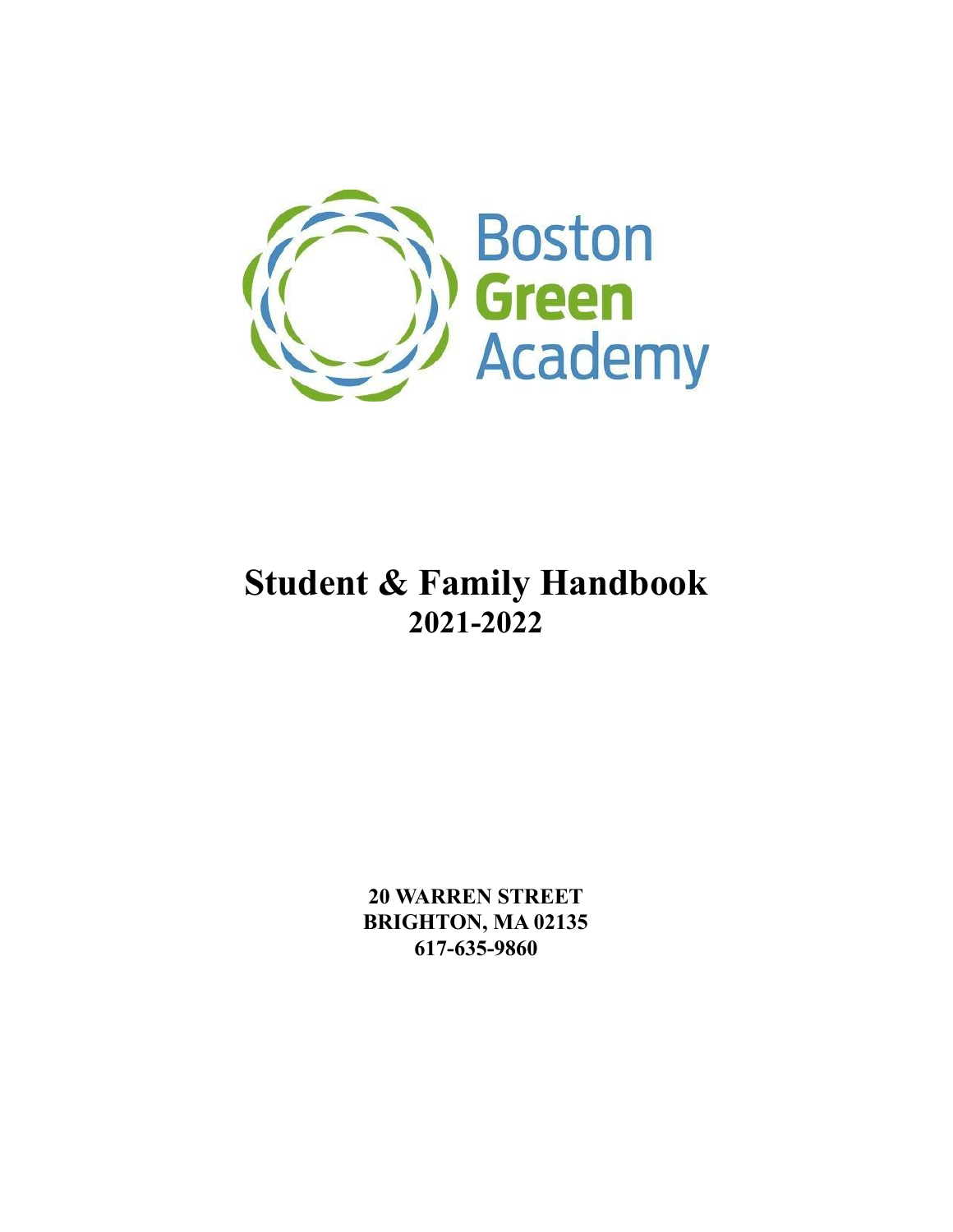# **Table of Contents:**

| Topic:                                | Page: |
|---------------------------------------|-------|
| Administrative Staff                  | 3     |
| <b>Mission Statement</b>              | 4     |
| <b>Statement of Nondiscrimination</b> | 4     |
| School Calendar                       | 4     |
| Admissions                            | 5     |
| Attendance                            | 5     |
| Facility                              | 7     |
| <b>Student Conduct</b>                | 8     |
| <b>Student Support</b>                | 14    |
| Transportation                        | 14    |
| Middle School:                        | 17    |
| • Dress Policy                        | 17    |
| $\bullet$ Academics                   | 19    |
| $\bullet$ Athletics                   | 21    |
| High School:                          | 22    |
| • Dress Policy                        | 23    |
| • Academics                           | 24    |
| • Athletics                           | 27    |
| Career Technical Education (CTE) 28   |       |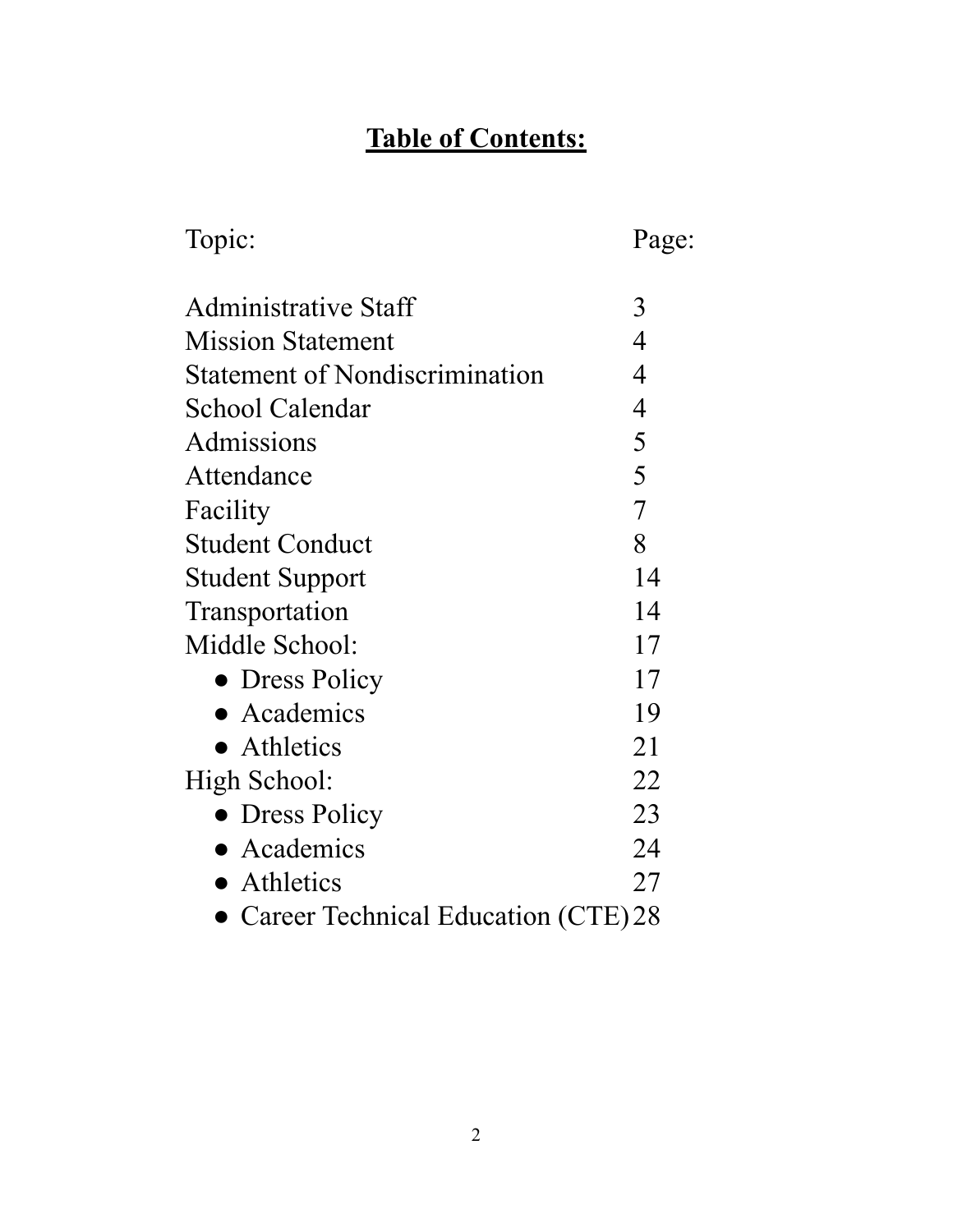# **Administrative Staff**

Matt Holzer **Head of School**

Jeff Becker **Assistant Head of School**

Amanda Perez **Instructional Leader**

Ryne Deckard **Director of Technology**

Dave Kramer **Director of Green Programs**

> Jennifer Rios **Head Staff Assistant**

Maritza Ciliberto **Director of Special Education**

Brian Gonsalves **Director of Counseling & Wellness**

Jodi Then **School Counselor, High School**

Vanessa Brea **School Counselor, Middle School**

> Reginald Loving **Dean of Students**

Michael Cabrera **Family Liaison**

Amanda Reveles **Enrollment & Outreach Coordinator**

> Andrea Kunst **Development Coordinator**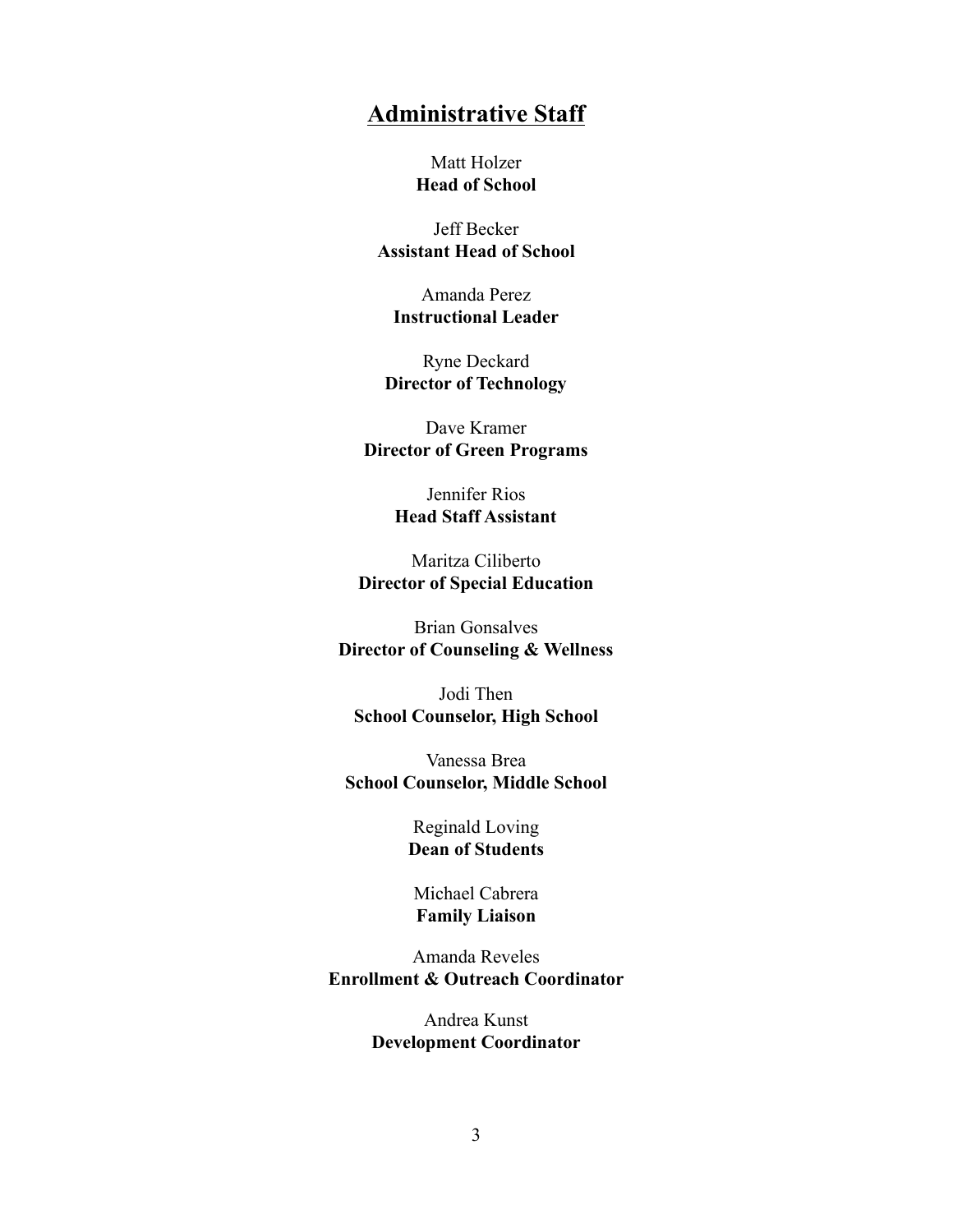# **Mission**

**Boston Green Academy** welcomes diverse students of all abilities, educates and empowers them to succeed in college and career, and prepares them to lead in the sustainability of our community and world.

# **Statement of NonDiscrimination**

Boston Green Academy, in accordance with the nondiscrimination policies of the Boston Public Schools, does not discriminate in its programs, facilities, or employment or educational opportunities on the basis of race, color, age, criminal record (inquiries only), disability, pregnancy, homelessness, sex/gender, gender identity, religion, national origin, ancestry, sexual orientation, genetics or military status, and does not tolerate any form of retaliation, or bias-based intimidation, threat, or harassment that demeans individuals' dignity or interferes with their ability to learn or work.

# **School Calendar**

#### **School Hours & Schedule:**

| Mon/Tue/Thur/Fri:            | $8:00am - 3:00pm$                            |  |
|------------------------------|----------------------------------------------|--|
| Wednesday:                   | $8:00am - 12:00pm$                           |  |
| September 6:<br>September 9: | Labor Day - No School<br>First day of School |  |

| september 9:                                                                    | FILST GAY OF SCHOOL                                                           |  |
|---------------------------------------------------------------------------------|-------------------------------------------------------------------------------|--|
| October 11:                                                                     | Columbus Day, No school                                                       |  |
| <b>November 11:</b>                                                             | Veterans' Day, No school                                                      |  |
| <b>November 24:</b>                                                             | Early release for students and staff                                          |  |
| <b>November 25-26:</b>                                                          | Thanksgiving Recess: No school                                                |  |
| December 24:                                                                    | Winter Recess Begins, No school                                               |  |
| <b>January 2:</b>                                                               | Staff Professional Development Day - No school for students                   |  |
| <b>January 3:</b>                                                               | <b>Students return from Winter Recess</b>                                     |  |
| <b>January 17:</b>                                                              | M. L. King Jr. Day, No school                                                 |  |
| <b>February 21:</b>                                                             | Presidents' Day, No school                                                    |  |
| February 21-25:                                                                 | February Recess, No school                                                    |  |
| April 15:                                                                       | Good Friday - No School                                                       |  |
| April 18:                                                                       | Patriots' Day, No School                                                      |  |
| <b>April 18-22:</b>                                                             | Spring Recess, No School                                                      |  |
| <b>May 30:</b>                                                                  | Memorial Day, No school                                                       |  |
| <b>June 10:</b>                                                                 | Graduation (Tentative)                                                        |  |
| <b>June 20:</b>                                                                 | Juneteenth (observed), No School                                              |  |
|                                                                                 | June 21 (or day 179): Early release for students**                            |  |
|                                                                                 | <b>June 22 (or day 180):</b> Last day of school, Early release for students** |  |
| **Day 169/170 depends on if/how many school cancellations we have in 2021-2022. |                                                                               |  |

[Link to BPS 2021-2022 Academic Calendar](https://www.bostonpublicschools.org/cms/lib/MA01906464/Centricity/Domain/4/BPS%20Cal%20SY22_FINAL.pdf)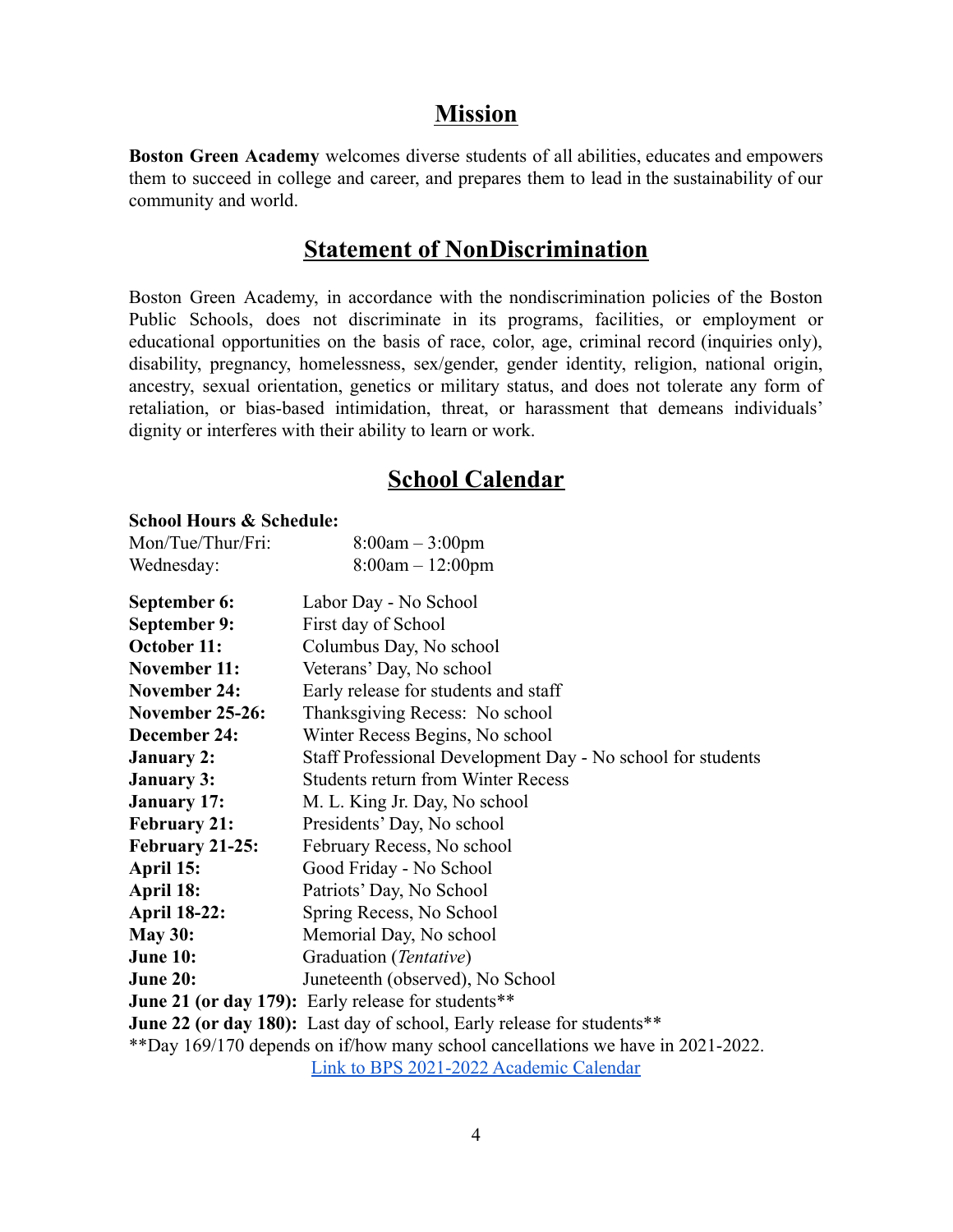# **Admissions**

#### **School Registration:**

Students interested in enrolling at BGA must fill out an application of admission available in the main office and on our [website.](https://www.bostongreenacademy.org/apply) Eligible students must reside within the City of Boston. Once complete, the students name will be entered into the Lottery held each February. The lottery is held to designate seats for students in the 6th and 9th grade (our primary years of entry) and to backfill any grades that have open seats.

#### **Wait List:**

Students not selected for a seat via the lottery will be placed on a wait list. As vacancies present, names will be taken from the waitlist and communication sent home to families to offer a seat. The wait list remains active until the following school Lottery process in February.

# **Attendance**

#### **Absences:**

Attendance will be taken each day and in each class regardless of the learning model being used by the student on that day - in person or remote learning model.

#### Parents/Guardians/Caregivers are asked to email the school at

[attendance@bostongreenacademy.org](mailto:attendance@bostongreenacademy.org) or send a letter (to be delivered to the Main Office) with the student (if learning in person) to report the absence. An absence note (on paper or via email) would ideally be submitted prior to the absence, but can be sent upon the return of the student - if returning in person. This communication must include the student's name, date of the absence(s), reason for the absence, Parent/Guardian/Caregiver signature and phone number. A student must attend school for at least a half-day to be marked "present" for daily attendance.

A personal illness can be excused by a parent, but repetitive or chronic absences must be excused by a note from a health care provider. For a detailed description of excused vs. unexcused absences, please refer to page 14 of the "Guide to the Boston Public Schools for Families and Students" located on the [BPS website](https://www.bostonpublicschools.org/familyguide).

Having an excused absence does not excuse the student from doing the work for the classes they have missed. Students must communicate with their teachers to receive any missed assignments.

Students are allowed no more than 3 unexcused absences from class/school for each of the 4 terms and no more than 12 unexcused absences for the year. Students with more than 3 unexcused absences in a term can receive a grade of "NC" on their report card. Students should refer to their teachers' syllabi for specific teacher attendance policy.

Students absent for 10 or more consecutive days of school will be invited, along with a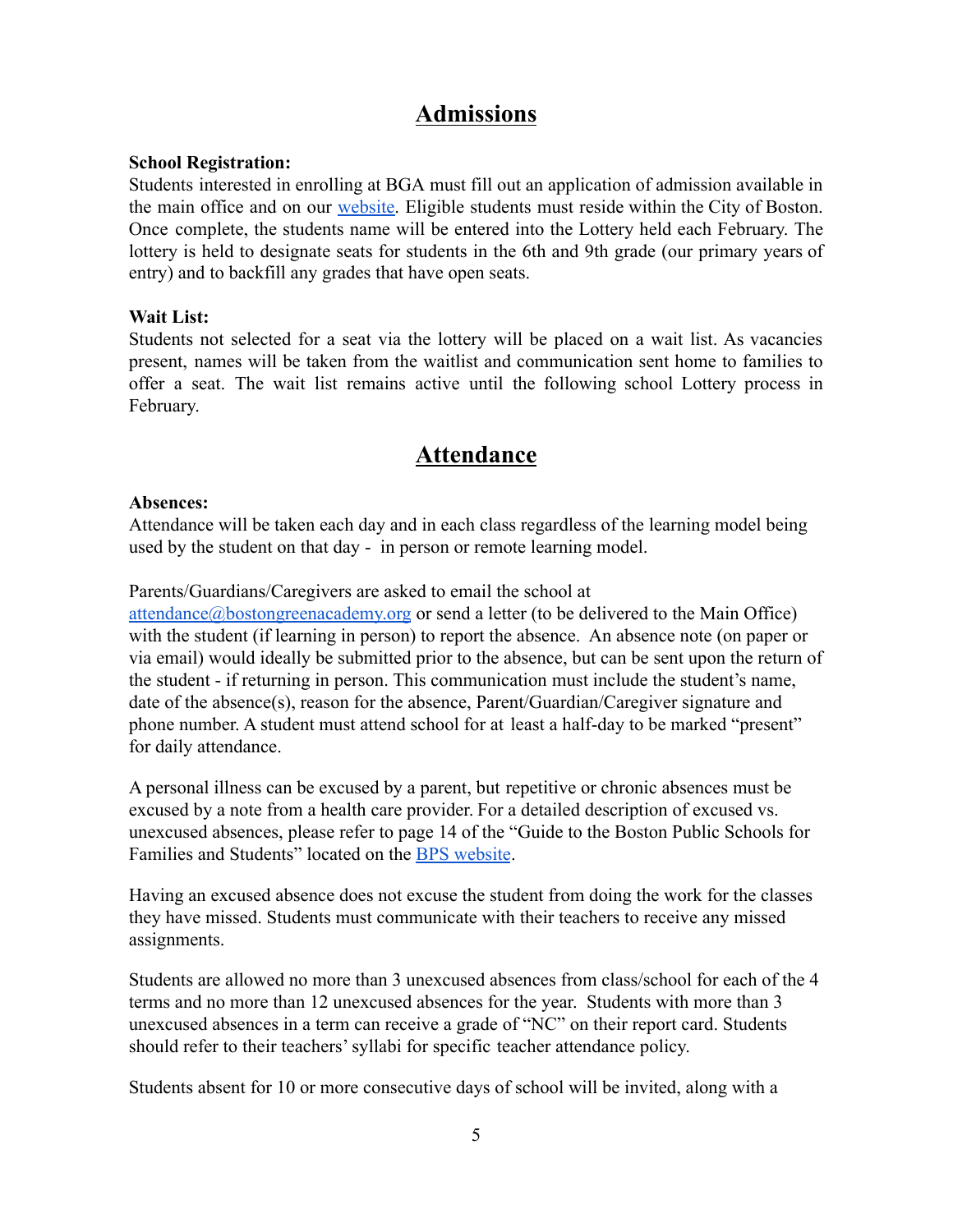parent/guardian, to attend a meeting to discuss the importance of attending school and the negative impacts, and legal ramifications, of the extended absence or truancy.

# **Tardiness:**

# *If Student is late to class:*

- Come in quietly, take your assigned seat, and wait for the teacher to acknowledge you.
- Please see individual teacher policies and procedures for handling this form of misconduct.
	- o Repeated offenses are likely to be referred to the Student Support Team for further interventions that include, but are not limited to, after school reflection, community service, and parent/guardian meeting.
- If a student is tardy 5 or more times it can result in being disqualified from participating in after school SPORTS/ACTIVITIES and scheduled field trips; as determined by the Administration.
- If a student is tardy 5 times, it will equate to one unexcused absence from that course. 5 unexcused absences in a marking period will result in a significant loss of the participation grade.

*If Student is late to school:*

- Any student arriving to school after the 8:00am bell will be marked as tardy. They must sign in at the tardy desk to obtain a pass that will permit access into their class.
- Excessive instances of being late to school (3 or more in one week/10 or more in one marking period) will be handled directly by the SST. Family meetings will occur in an attempt to address the cause of the lateness and discuss a routine for the student to begin arriving to school in a timely manner. Loss of privileges and student reflection are some potential consequences.

# **Early Dismissal:**

If it is necessary for a student to be dismissed early for doctors' appointments, family emergencies, etc., a parent/legal guardian must:

- Submit a note to the main office or an email to [attendance@bostongreenacademy.org](mailto:attendance@bostongreenacademy.org)
- The note must include Name of student, name of Parent/Caregiver, reason for dismissal, time of dismissal, phone number, and Parent/Caregiver signature.
- If signing a student out in person, an identification must be presented that matches the name of an approved Parent/Guardian/Caregiver/Emergency Contact in Aspen.
- Please note that visitors (including parents/guardians/caregivers) are not permitted to enter the school building. Please call the main office for instructions upon arrival to the building.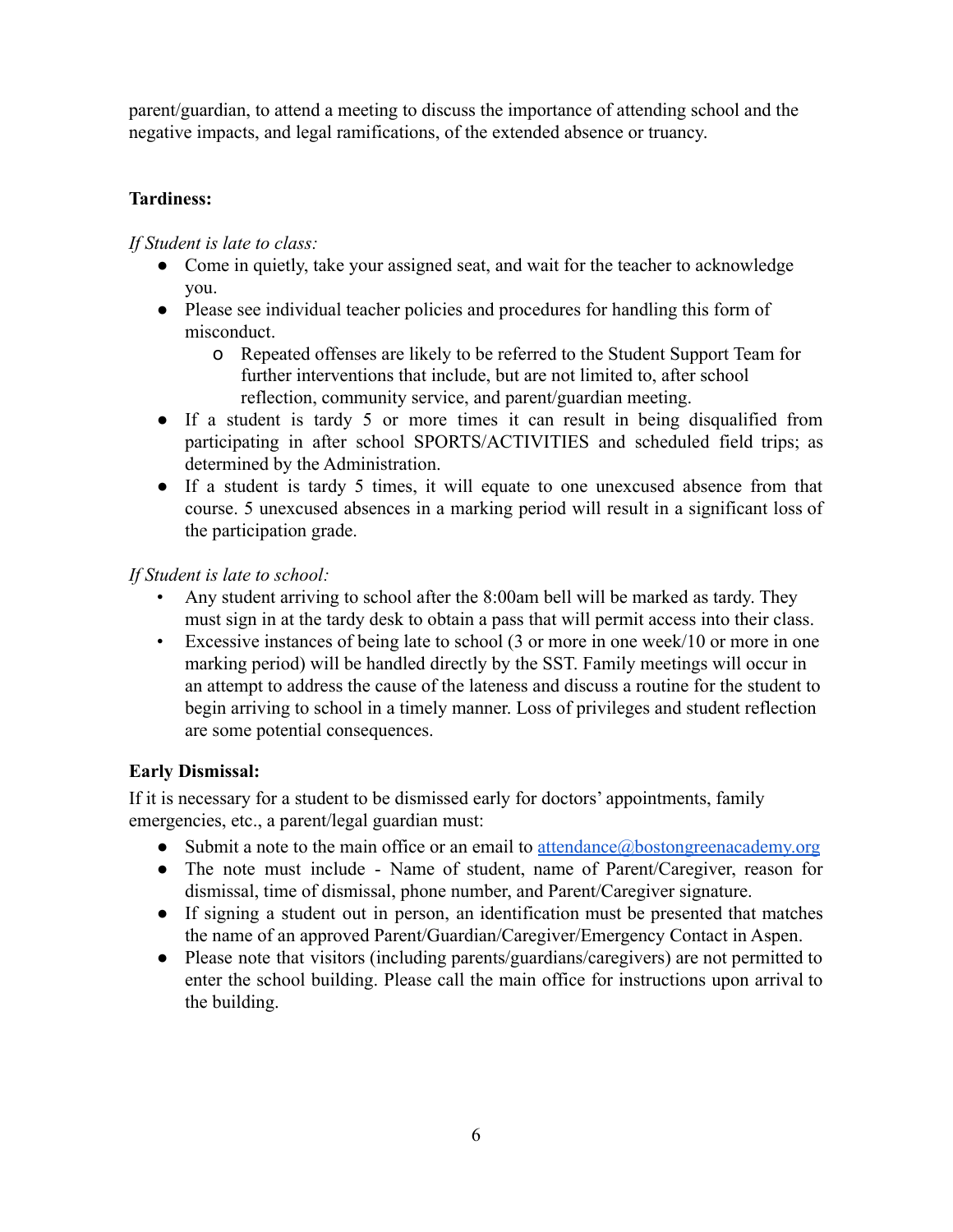# **Facility**

# **Visitors:**

The changing landscape created by the COVID-19 pandemic may result in changes to our visitor policy at BGA and the BPS. Please be aware that visitors may not be permitted to enter the school building. If you arrive at the building to pick up or drop off a student, please call the main office, or ring the buzzer at the front door for arrangements. Please note that proper identification is required to have a student released to your care.

## **Hall Passes:**

- No passes will be provided to students the first 10 minutes and last 10 minutes of class.
- Students outside of class must have a hall pass or a tardy pass in their possession at all times.
- Abuse of the pass system may result in pass restriction and loss of privileges.
- Students must follow all posted signage for moving through the hallways at all times.
- Bathroom capacity is limited to four students at a time. Please wait in the hallway with appropriate physical distancing if there are already 4 students using the restroom.

## **Lockers:**

BGA has historically had lockers available for student use. Evolving guidance from the State with regards to health & safety protocols will guide as to whether or not we will allow students to use lockers for the 2021-2022 school year.

# **Outdoor Classroom/Cafeteria:**

Students should be accompanied by an adult at all times when using this facility during school hours. Students wishing to use the space during lunch will be informed by staff monitoring lunch if/when it is available for them to use. This is a privilege and will be revoked for violation of rules, including littering.

# **Fire Drills and Safe-Mode:**

When a fire alarm sounds, students, at the direction of their teacher, will follow signs posted in classrooms to the nearest exit point of the school. Unless otherwise directed, students will evacuate to the sidewalk, maintaining a clear path to the front door for the fire department. Classes will remain together during this process and attendance will be taken. To ensure the safety of students and teachers we ask that all parties adhere to the request of staff during these alarm(s).

An announcement will be made over the PA system if a need arises to place the school into "Safe-Mode". During this time, all students will remain in classrooms, the exits will be secured, and students will remain as quiet as possible. Only an announcement over the PA system will take the school out of the Safe-Mode. Communication home will be made asap via School Messenger as to the reason and duration of the Safe-Mode.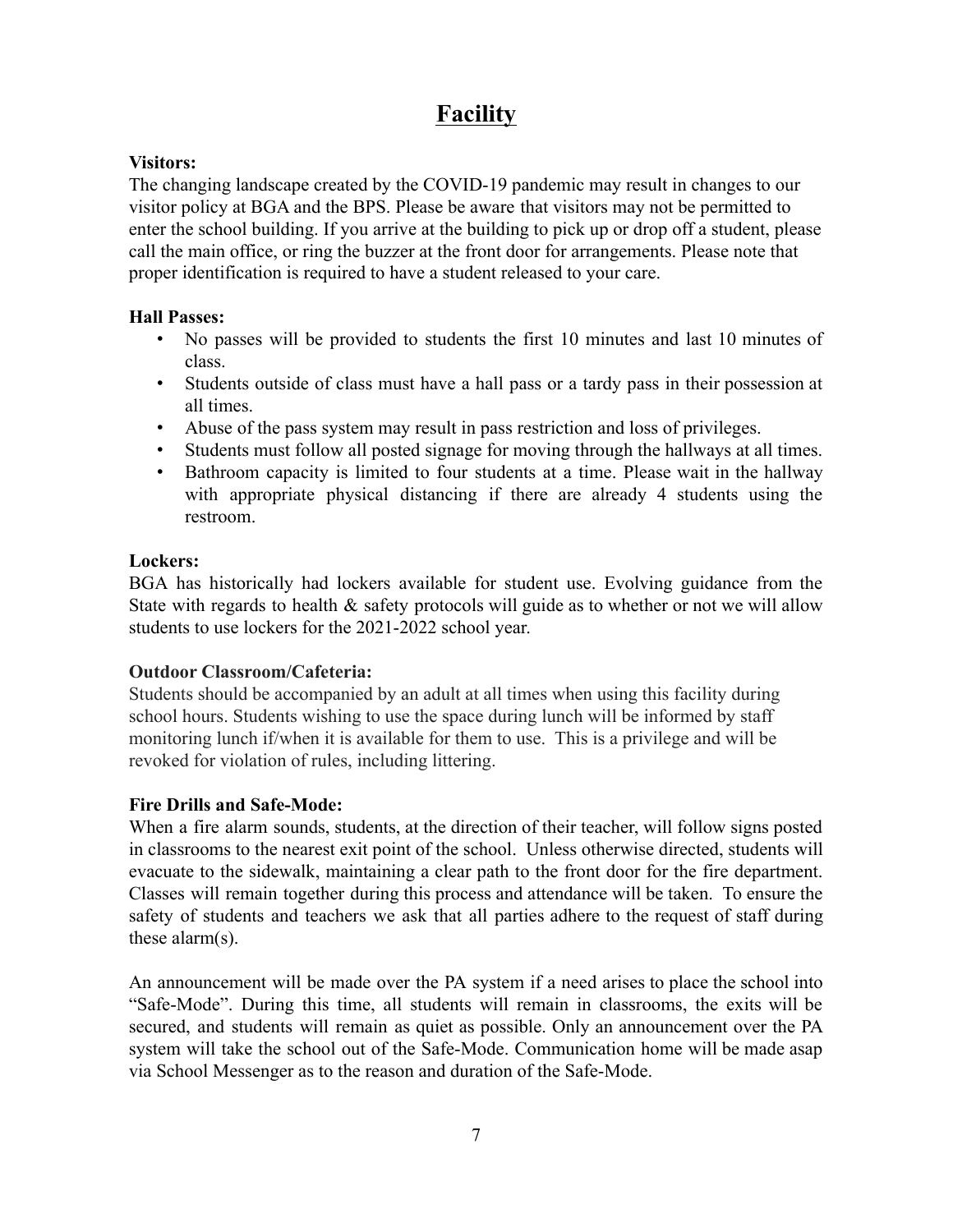#### **Before School Hours:**

The front doors to Boston Green Academy open for student access starting at 7:15am. No student should be in the building prior to this time.

#### **After School Hours:**

Boston Green Academy campus will close to students upon dismissal at 3:00. The COVID-19 pandemic, and guidance from the State and City related to such, will determine if/when we will be able to host after school activities.

#### **Unauthorized Areas:**

Students may not venture into unauthorized areas or travel through the building in ways unauthorized by our COVID-19 physical distancing guidelines. Students found in any area of the building to which they are not assigned, are considered to be in an unauthorized area. Please be aware that certain areas are unauthorized at certain times of the day. For example, if you are in a stairwell while you are supposed to be at lunch, you will be considered to be in an unauthorized area. Students in unauthorized areas or disobeying COVID-19 guidelines are subject to discipline under the Boston Public Schools Code of Conduct.

#### **Library, Computers, Internet:**

Students are encouraged to visit the Library often and take advantage of the many exciting programs there. During class time, a teacher or staff member must escort students to the Library, or send them with a note including the date, time and signature of the staff member. Before school, during lunch, or after school, students cannot be in the Library unless the Librarian is present. Before and after school, all students are welcome to do their work in the Library and attend activities. The library is a quiet working environment. Conversations should be work-related, constructive, and respectful at all times. The librarian and other staff members will ensure that all students behave appropriately in the Library and may ask students to leave if necessary. Many of the library materials cannot be removed from the premises. Books and materials that may be checked out must be returned promptly and in good condition. Students are liable for any damaged or missing property.

# **Student Conduct:**

## **Commitment to Safety, Community, Respect, and Dignity:**

We have high standards for the conduct and character of our students and we expect them to live up to our community ideals. To support this culture, our students will practice restorative justice, self-discipline, and peer-mediated dispute resolution so that they are able to maintain their dignity while confronting difficult choices and their consequences. Boston Green Academy embraces common language and core values to maintain consistent expectations and foster positive outcomes for our students.

## *BGA has adopted the BPS Code of Conduct*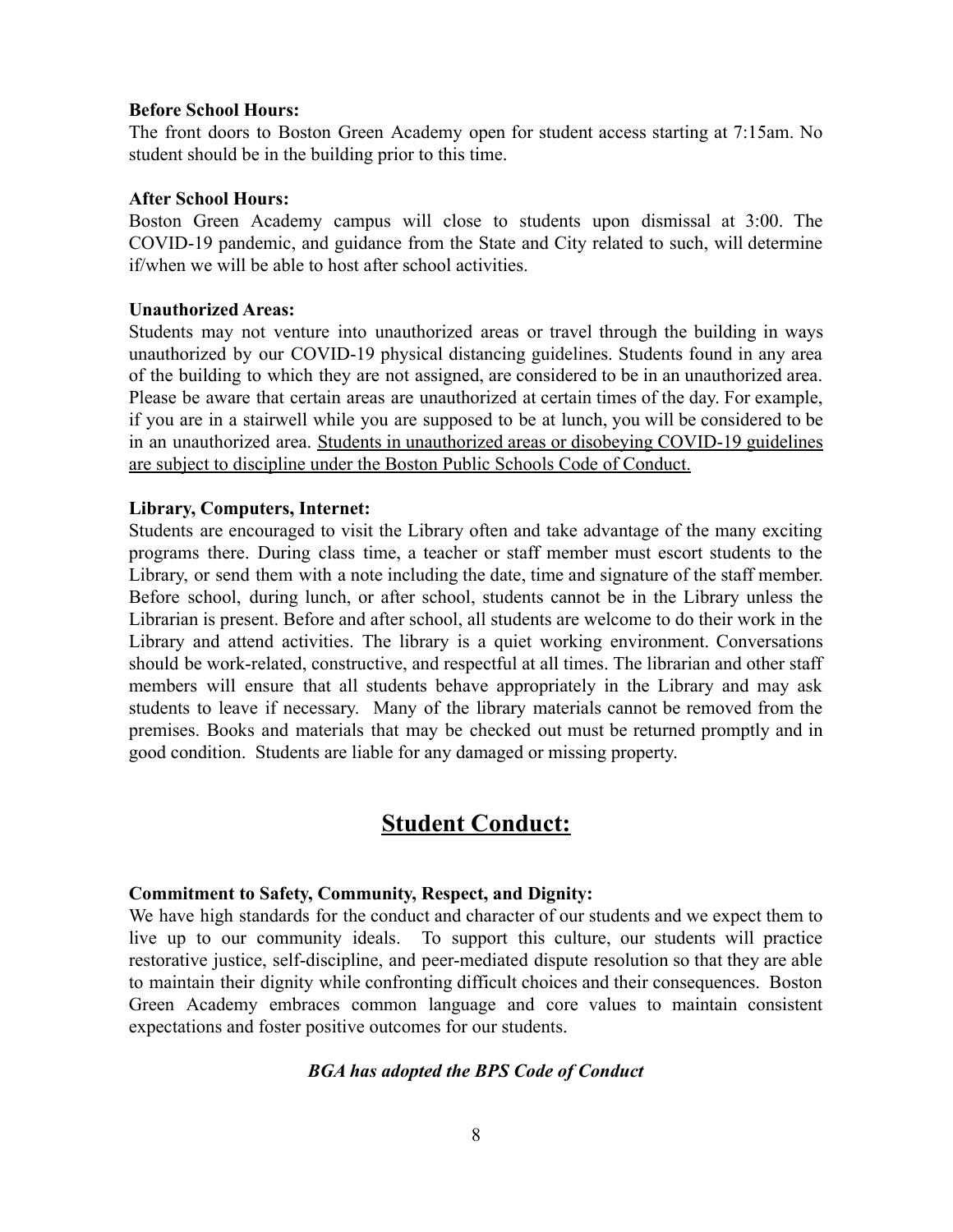#### **Safety Guidelines:**

Try it On It's OK to Disagree No Shame, Blame or Attack Take 100% Responsibility Keep Our Community Safe

#### **The 5 R's:**

● BGA's Middle School Core Values – these 5 words will be in the hearts and minds of every BGA Middle Student and Adult.

**R**espect **R**esponsibility **R**estraint **R**eciprocity **R**edemption

#### **School Based Rules\*:**

- Subject to evolving guidance on the COVID-19 pandemic, students must wear masks during the entire school day with the exception of formal mask breaks and/or while eating breakfast/lunch. They must also maintain appropriate physical distancing.
- All students must adhere to hallway/staircase movement instructions including staying on the right side of a hall and using up or down only staircases in the proper direction.
- Adhere to the cell phone/electronics policy at all times *See below*
- Always practice academic integrity *See below*
- No profanity, shouting or yelling.
- No disrupting class or distractions in class.
- Always engage in online classes in an appropriate manner.
- No bullying *See below*
- *•* No violent or threatening behavior.
- No insubordination the refusal to adhere to a directive of a staff member.
- Always follow the student dress policy *See below*
- Food is not permitted to leave the cafeteria at any time.
- No ordering food for delivery from outside vendors
- No cutting classes, Advisory, or reflection. Any skip of an assigned class, including Advisory and/or reflection, will result in disciplinary action.

#### **\*Failure to adhere to these student expectations may result in school discipline. \*Repeated violations may result in a violation of the BPS Code of Conduct.**

**\*Please review the BPS Code of [Conduct](https://www.bostonpublicschools.org/site/Default.aspx?PageID=688) for a comprehensive list of infractions and consequences.**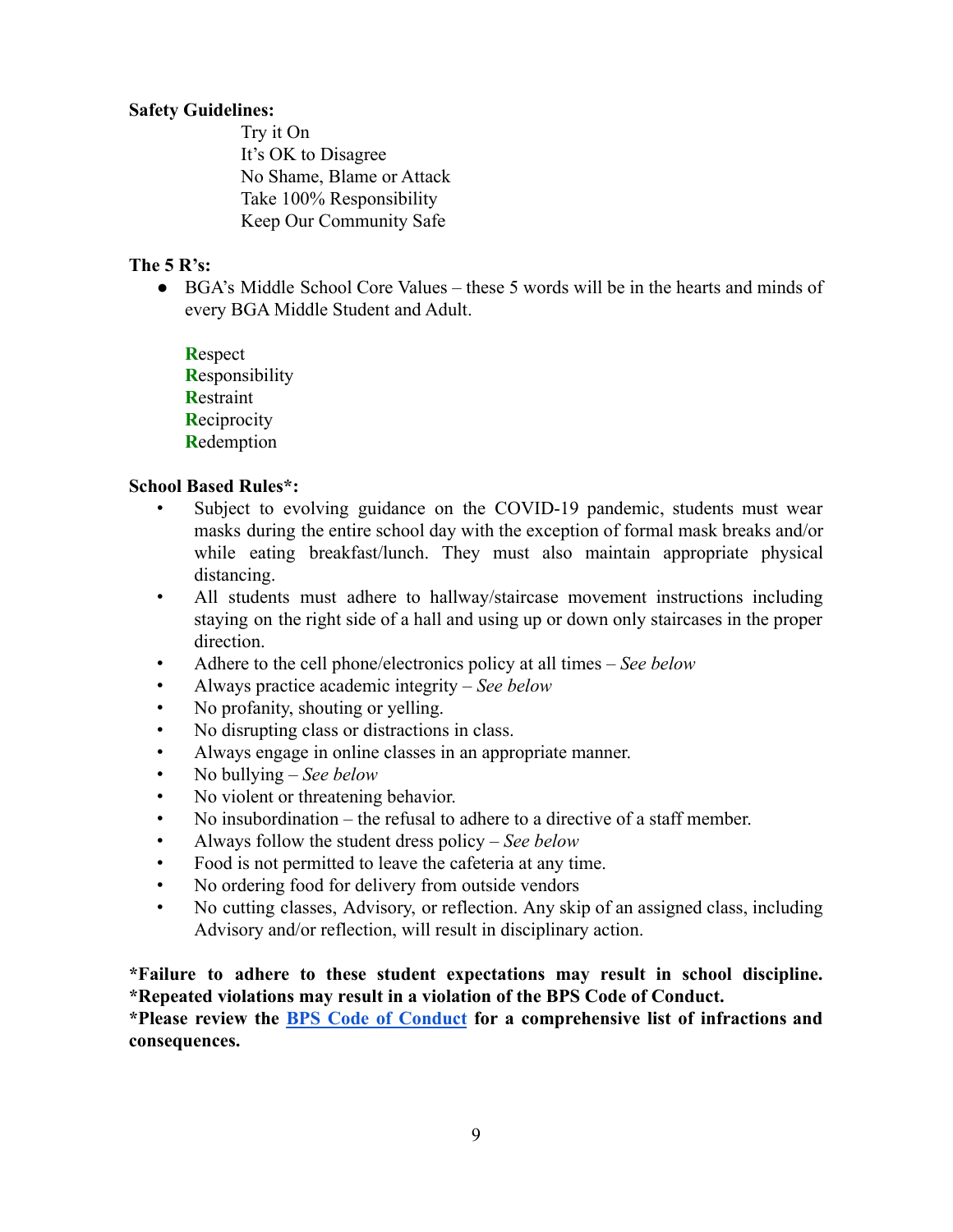## **Cell Phones/Electronic Devices Policy:**

Middle School Students – Cell phones/electronic devices must remain off and out of sight during the entire school day.

High School Students – BGA encourages students to "disconnect" from their device and the distractions they cause throughout the school day. This is most important while in class. For this reason, the following applies to the use of cell phones//earbuds/electronic devices here at BGA:

- Each classroom is equipped with a cell phone charging station where phones will be deposited upon entry to the class and remain for the duration.
- Students may have and use their phones during times of transition as well as during lunch in the cafeteria.
- Earbuds/headphones are not permitted in class at any time.

Certain electronics such as a Chromebook or tablet that are used solely for academic purposes while in school are approved for use at BGA.

Please speak with the Special Education Coordinator regarding the use of assistive technology to access education for students with disabilities.

For all emergency phone calls, parents should call the main office or school staff/administrators. Staff/administrators will then notify the student of the emergency with the assistance of the Student Support Team.

Consequences for violation of cell phone policy:

- First Offense The device is confiscated and returned to the student at the end of the day.
- Second Offense The device is confiscated, the parent/guardian is contacted and the phone is returned at the end of the day.
- Third and Subsequent Offenses For a period of no more than 10 school days, the student will turn in their cell phone to SST at the start of the school day, and pick it up at the conclusion of the school day.

NOTE – repeated violations of this policy may subject the student to further discipline, consistent with the BPS Code of Conduct.

# **Academic Dishonesty/Plagiarism:**

Part of your writing assignments for Boston Green Academy courses will include researching other people's ideas and using that work as evidence to support your own ideas. **Use of another person's idea or information is permitted as long as credit is given to the person or organization.** Sources may include brochures, reports, Internet sites, books, periodicals, lectures, films, or a variety of other mediums. There are two ways another person's information can be properly included in your academic work. The first is the use of a direct quotation identified by quotation marks and listed in the works cited page. The second is to paraphrase or restate the information in your own words. A paraphrase must be identified by an in-text citation and be listed on the works cited page. Failure to give credit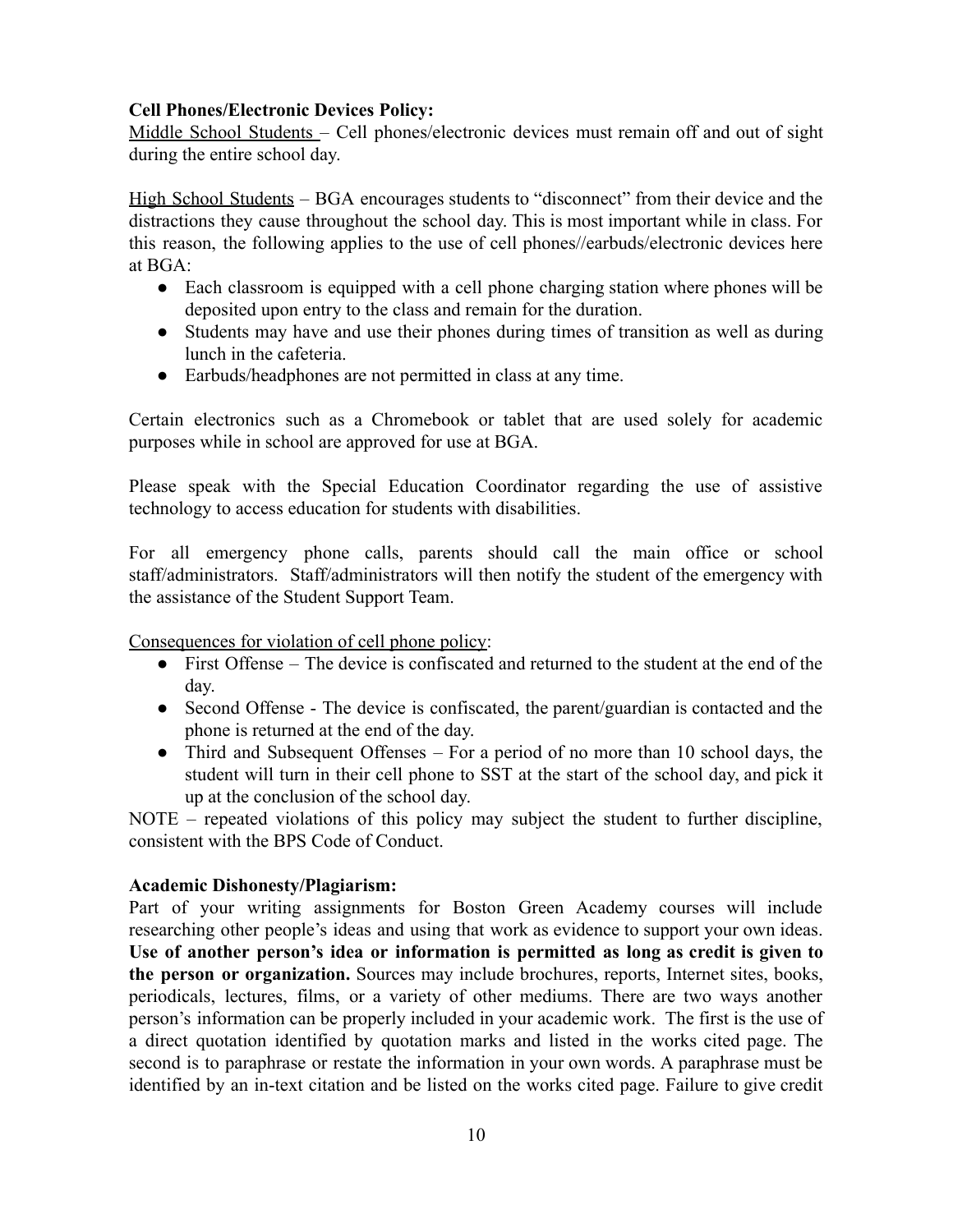to another person for their work is called plagiarism. Deliberate plagiarism of any source or copying another student's work is prohibited at Boston Green Academy and will result in zero credit for an assignment and be eligible for additional teacher discipline/penalty. Flagrant or repeated violations of plagiarism or cheating will result in a family conference with the BGA Administration.

## **Bullying:**

Bullying is a serious issue and can result in disciplinary action by both Boston Green Academy and the BPS. Bullying is aggressive behavior that is intentional and that involves an imbalance of power or strength. Typically, it is repeated over time. A child who is being bullied has a hard time defending themselves. Bullying can take many forms, such as hitting or punching (physical bullying); teasing or name-calling (verbal bullying); and intimidation using gestures or social exclusion (nonverbal bullying or emotional bullying).

Cyberbullying is when children or teens bully each other using the Internet, mobile phones or other cyber technology. This can include:

- Sending insulting text, email, or instant messages;
- Posting inappropriate or degrading pictures or messages about others in blogs, social media or on Websites;
- Using someone else's username to spread rumors or lies about someone.

Accusations of bullying are taken very seriously and will trigger an investigation by the Student Support Team. The BPS website linked [here](https://www.bostonpublicschools.org/antibullying), has a lot of useful information for students, families and staff with regards to anti-bullying programs and interventions.

Reporting Bullying - students and parents are encouraged to report directly to a staff member or via the Boston Public Schools [reporting](https://www.bostonpublicschools.org/antibullying) form.

## **Reflection:**

*Reflection is…*

- A consequence for disrupting learning or violating other school based rules
- An opportunity for the student to repair the harm caused by the behavior
- An opportunity for student reflection
- An opportunity for completion of assignments

Assignment of Reflection:

● Teachers who choose to utilize reflection will have details contained in their classroom policies and procedures document. This may include violations that can result in reflection, time and place of reflection, and outline of expectations during reflection.

Serving Reflection

• Morning Reflections are held Monday – Friday from  $7:15$ am –  $7:45$ am. Check with SST for updated schedule.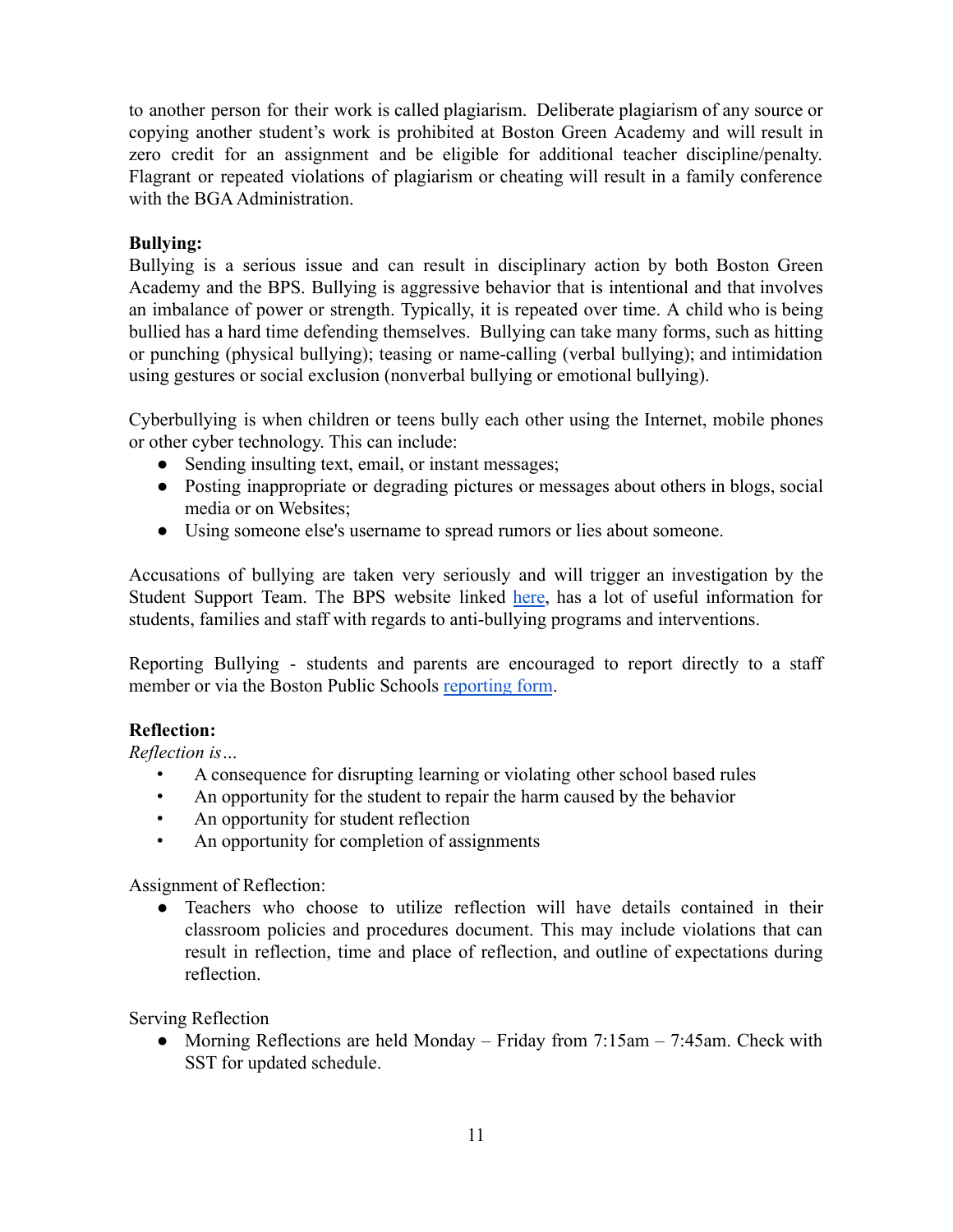• Afternoon reflections are scheduled from  $3:00 \text{ pm} - 3:30 \text{ pm}$  on weekdays other than Wednesday. On Wednesday, reflection is held from 12:00-1:00. Check with SST for location.

## **Hazing:**

● Hazing is not permitted as part of any student organization, club, group or athletic team. Students conducting any hazing of other students will be subject to the BPS Code of Conduct. MA Hazing Law is included below for all students:

## *Massachusetts General Laws -- Chapter 269*

## *C. 269, S.17. Crime of Hazing: Definition: Penalty*

*Whoever is a principal organizer or participant in the crime of hazing, as defined herein, shall be punished by a fine of not more than three thousand dollars or by imprisonment in a house of correction for not more than one year, or both such fine and imprisonment. The term "hazing" as used in this section and in sections eighteen and nineteen, shall mean any conduct or method of initiation into any student organization, whether on public or private property, which willfully or recklessly endangers the physical or mental health of any student or any other person. Such conduct shall include whipping, beating, branding, forced calisthenics, exposure to the weather, forced consumption of any food, liquor, beverage or drug or other substance, or any other brutal treatment or forced physical activity which is likely to adversely affect the physical health or safety of any such student or other person, or which subjects such student or other person to extreme mental stress, including extended deprivation of sleep or rest or extended isolation.*

*Notwithstanding any other provisions of this section to the contrary, consent shall not be available as a defense to any prosecution under this action. Added by St.1985, c.536; amended by St.1987, c.665.*

## *C. 269, S.18. Duty to Report Hazing*

*Whoever knows that another person is the victim of hazing as defined in section seventeen and is at the scene of such crime shall, to the extent that such person can do so without danger or peril to himself or others, report such crime to an appropriate law enforcement official as soon as reasonably practicable. Whoever fails to report such crime shall be punished by a fine or not more than one thousand dollars. Added by St.1985, c.536; amended by St.1987, c.665.*

## *C. 269, S.19. Hazing Statutes To Be Provided; Statement of Compliance and Discipline Policy Required*

*Each institution of secondary education and each public and private institution of postsecondary education shall issue to every student group, student team or student organization which is part of such institution or is recognized by the institution or permitted*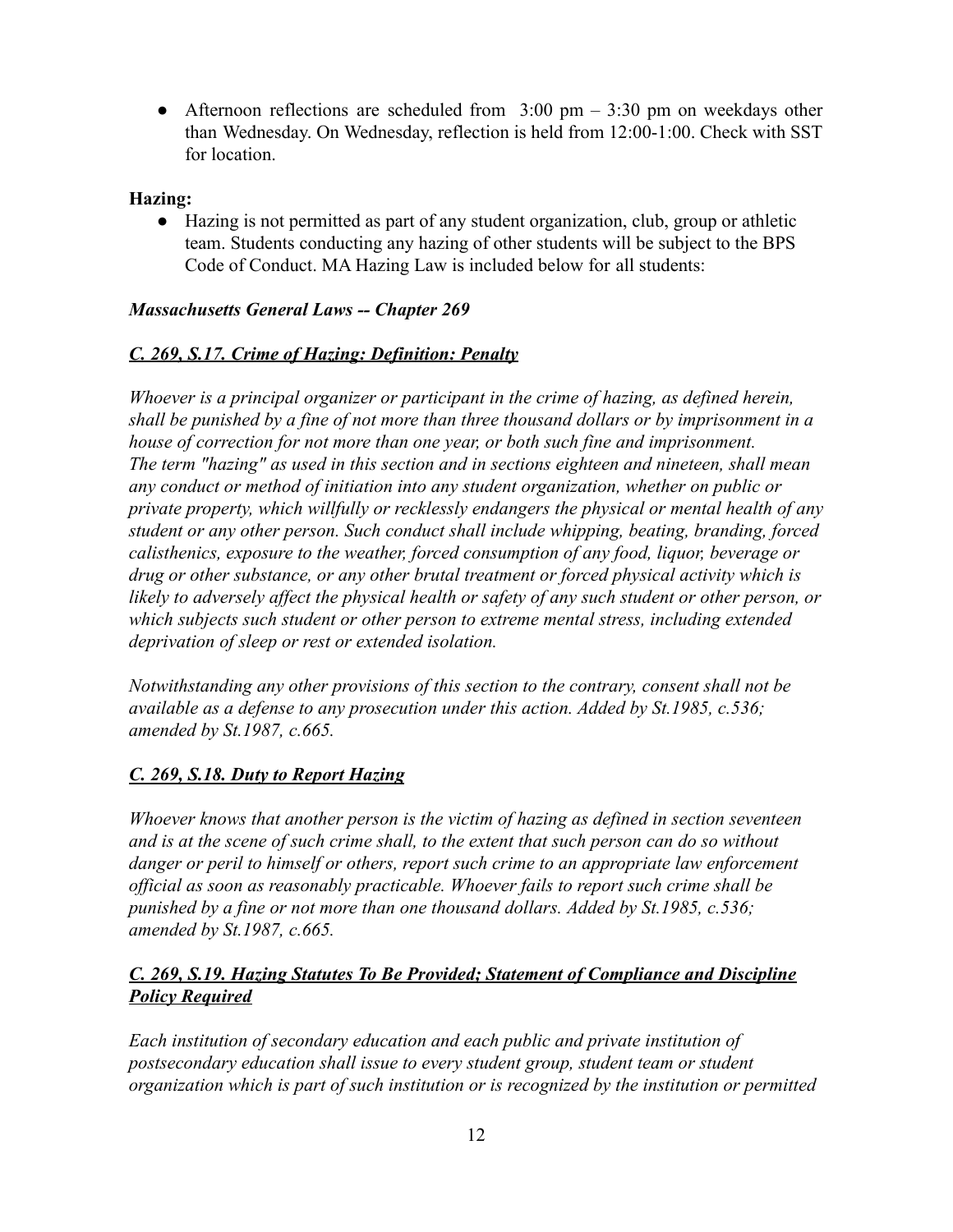*by the institution to use its name or facilities or is known by the institution to exist as an unaffiliated student group, student team or student organization, a copy of this section and sections seventeen and eighteen; provided, however, that an institution's compliance with this section's requirements that an institution issue copies of this section and sections seventeen and eighteen to unaffiliated student groups, teams or organizations shall not constitute evidence of the institution's recognition or endorsement of said unaffiliated student groups, teams or organizations.*

*Each such group, team or organization shall distribute a copy of this section and sections seventeen and eighteen to each of its members, plebes, pledges or applicants for membership. It shall be the duty of each such group, team or organization, acting through its designated officer, to deliver annually, to the institution an attested acknowledgement stating that such group, team or organization has received a copy of this section and said sections seventeen and eighteen, that each of it members, plebes, pledges or applicants has received a copy of sections seventeen and eighteen, and that such group, team or organization understands and agrees to comply with the provisions of this section and sections seventeen and eighteen.*

*Each institution of secondary education and each public or private institution of postsecondary education shall, at least annually, before or at the start of enrollment, deliver to each person who enrolls as a full time student in such institution a copy of this section and sections seventeen and eighteen.*

*Each institution of secondary education and each public or private institution of postsecondary education shall file, at least annually, a report with the board of higher education and in the case of secondary schools, the board of education, certifying that such institution has complied with its responsibility to inform student groups, teams, or organizations and to notify each full time student enrolled by it of the provisions of this section and sections seventeen and eighteen and also certifying that said institution has adopted a disciplinary policy with regard to the organizers and participants of hazing, and that such policy has been set forth with appropriate emphasis in the student handbook or similar means of communicating the institution's policies to its students. The board of higher education and, in the case of secondary institution, the board of education shall promulgate regulations governing the content and frequency of such reports, and shall forthwith report to the attorney general any such institution, which fails to make such report. Added by St.1985, c.536; amended by St.1987, c.665; St.1998, c. 161 §§ 557, 558.*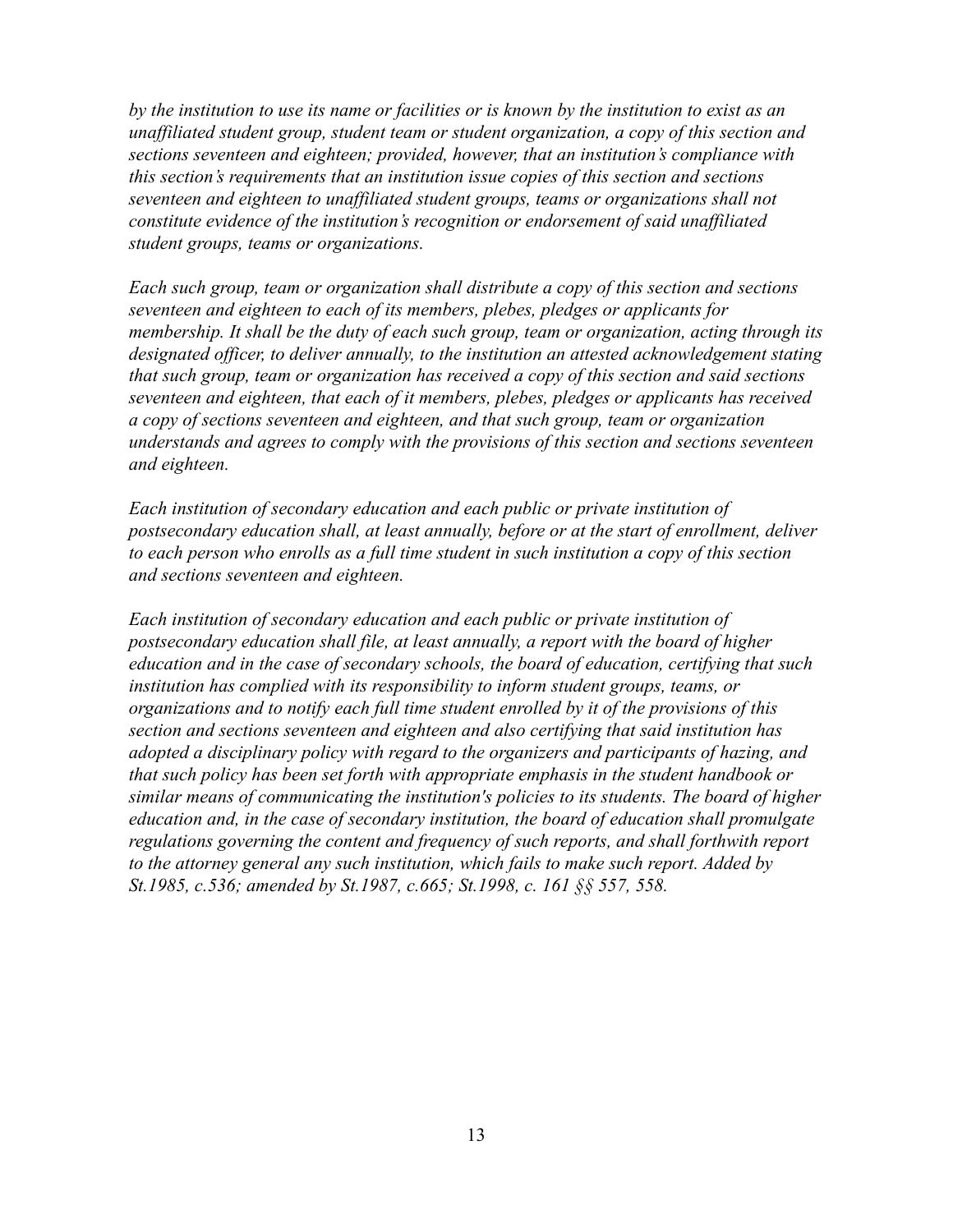# **Student Support**

#### **Student Support Team (SST):**

The BGA student support team consists of 4 social workers, 2 School Counselors, 1 Dean of Students, 3 community field coordinators and 1 full time school nurse. This team is responsible for managing student conduct and the mental/physical health of our students. BGA recognizes that our students must be ready to learn as they enter the classroom. The work of the SST helps to make this possible.

#### **School Health Office:**

BGA has a full time school nurse. Please call the school to speak with the Nurse regarding medical information and or treatments/medication the student will need during the school day. Regulations require that all medications, both prescription and over the counter, be given only by the school nurse. OTC medicine must be accompanied by written authorization of the Parent/Guardian/Caregiver. Prescriptions must be accompanied by written authorization from the doctor and parent that includes the student's name, name/signature/contact info of the prescriber, dosage/frequency and duration of the prescription.

#### **Mandatory Reporters:**

All staff members at BGA are mandatory reporters. If information threatening the safety of a student or students comes to our attention, such as in the case of child neglect or abuse, the Department of Children & Families must be contacted.

#### **Outside Programs:**

The West End Boys and Girls Club of Brighton is located a mere 10 minute walk from BGA. The West End offers after school programming for students in a safe and structured environment. Please contact them at 617-787-4044 for more details and registration questions.

# **Transportation**

All 6<sup>th</sup> Grade students living outside the District walk limit receive corner-to-corner transportation on yellow school buses. Opt-out forms are available through the District. [These](https://bostonpublicschoolshelp.freshdesk.com/support/tickets/new) forms permit a student to be dropped from bus service and obtain the appropriate MBTA pass.

- Alternative transportation if a student receiving yellow bus transportation is in need of an alternative dropoff or pickup location, this [form](https://bostonpublicschoolshelp.freshdesk.com/support/tickets/new) must be filled out.
- Please go to the [BPS transportation](https://www.bostonpublicschools.org/Page/6224) webpage for additional and updated information.

#### **All BGA Students will have access to shuttle buses: Bus Number = B434**

- Leaving Ashmont Station at 6:31am
- Leaving Andrew Station at 6:51am *These times subject to change*

7<sup>th</sup>-12<sup>th</sup> grade students, not on door-to-door transportation, receive 7-day MBTA passes.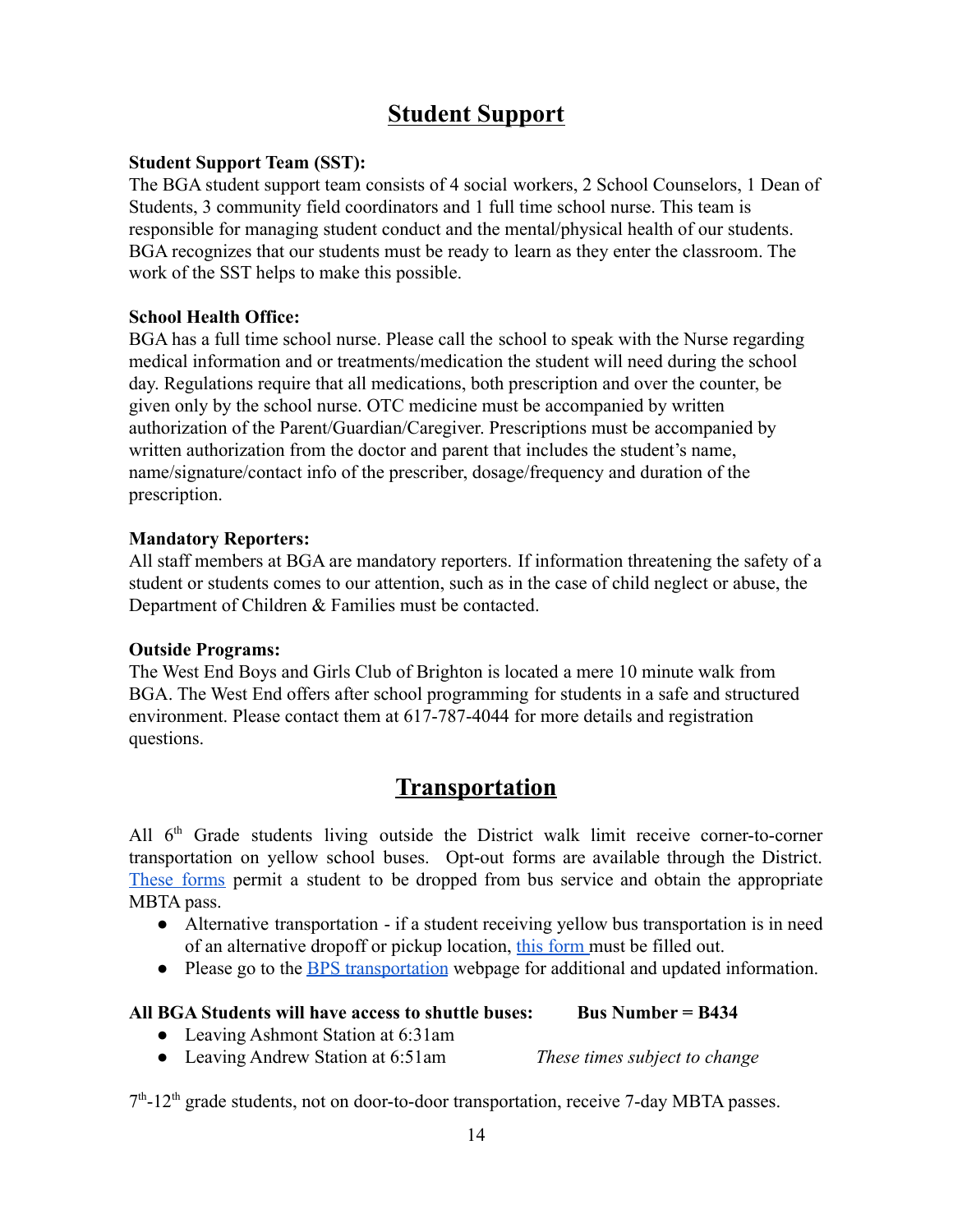- Students who lose their bus pass can see Mr. Deckard in the library to receive a replacement pass. The first replacement pass is provided at no charge. A student will be charged \$5 for a second replacement pass. A third replacement pass (and all subsequent requests) can be charged a \$10 fee.
- $\bullet$  7<sup>th</sup> and 8<sup>th</sup> grade students may apply for a [waiver](https://bostonpublicschoolshelp.freshdesk.com/support/tickets/new) to be added onto a yellow school bus roster. These requests are heard on a case-by-case basis. In general, there must be a bus already routed with a bus stop within walking distance to the student's home, and there must be an available seat on said bus..

#### **Arrival to School:**

School buses are scheduled to arrive at BGA between 7:15 and 7:30. If a bus arrives early, students will remain on the bus until 7:15 when the school building opens.

Students are not permitted to walk off campus after arriving on the bus. You MUST proceed into the building after exiting the bus maintaining appropriate physical distancing and wearing masks.

High School students proceed to the front entrance of school to enter the building and go through our school safety process.

Middle School students proceed to the side door of the middle school side of the building along Warren Street to enter the building and go through our school safety process.

#### **Dismissal:**

Students will have a staggered dismissal from the building this year. Announcements will be made to dismiss students based on their current locations. Dismissal will take place between 2:50 and 3:00.

Students who ride the bus must proceed to the designated bus dismissal location at 2:50 (10 minutes prior to the end of the last block of the day). From there, bus numbers will be called indicating that students can leave the building and proceed to their bus.

Students riding yellow school bus transportation who do not report to the bus dismissal location are in violation of school rules and will be susceptible to progressive discipline up to and including suspension from riding yellow bus transportation and/or suspension from school.

#### **What happens if I miss the bus?:**

Following proper procedure will stop this from happening. However, if a bus is missed, the following steps will be taken:

● Parent/Guardian will be contacted to inform them of the situation and determine if they can arrange for pickup or approve alternate means of travel home. If no alternate means exists, BPS transportation will be contacted to see if a "backup bus" is available. These buses are not guaranteed and often delay a student's arrival home by hours.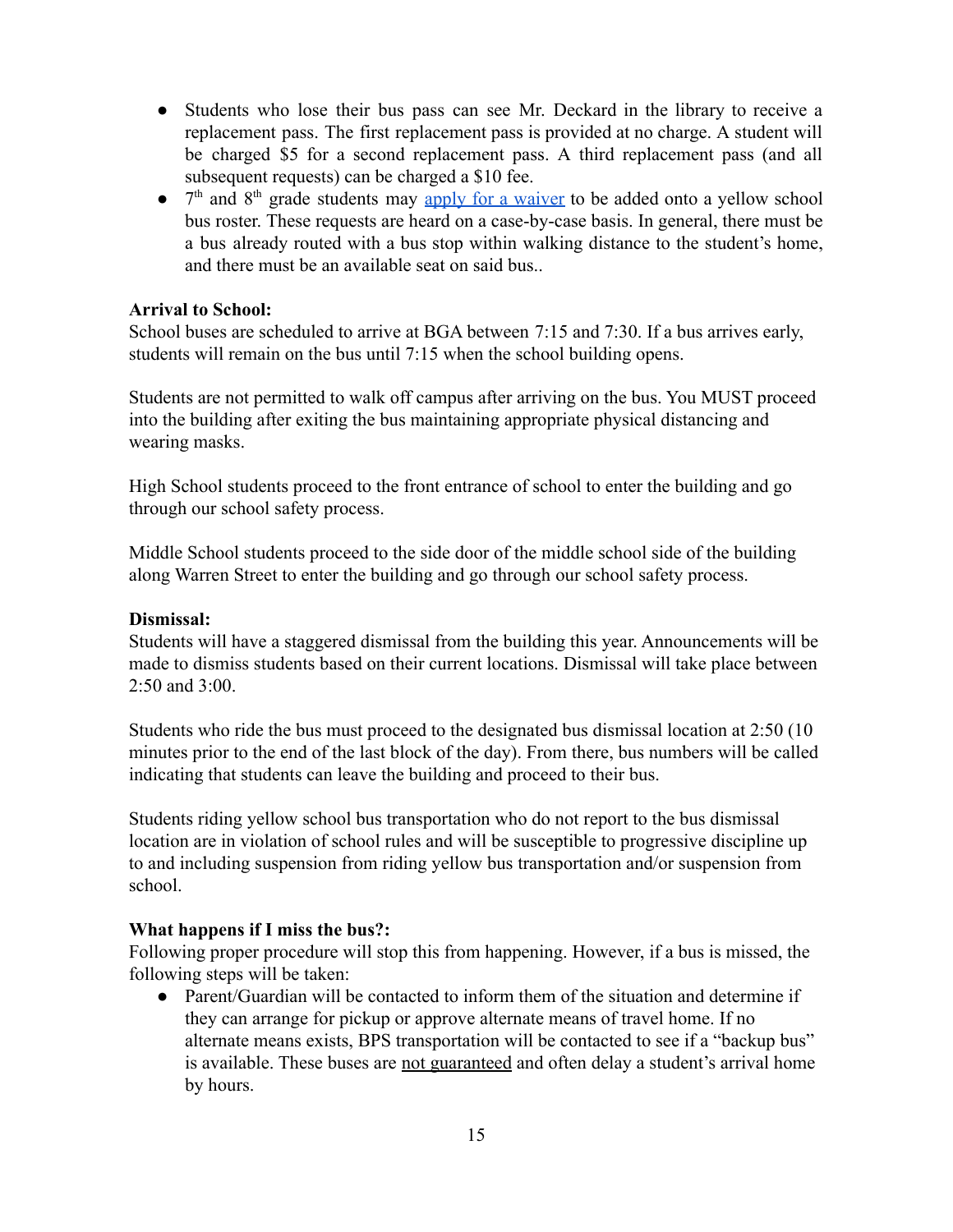#### **Public Transportation options:**

- **B Line of the Green Line T** to Warren Street stop. Walk up Warren St., school is on the right
- **57 Bus from Kenmore** to the Dustin Street stop which is directly in front of the school
- **66 Bus from Dudley** to Brighton Ave, then take the 57 Bus, which stops at the entrance on Cambridge Street
- **501 Bus from the corner of Franklin and Federal Street**: 501 is a commuter bus; it only runs in the morning (6am – 9am) and evenings  $(3:30 \text{pm} - 7:30 \text{pm})$ .

#### **MBTA/District Transportation and Travel Behavior:**

First and foremost, students must practice appropriate physical distancing and wear masks while travelling on public transportation. Students are reminded that travel time before and after school is regarded as part of the school day. Accordingly students are subject to the BPS Code of Conduct as they travel to and from school on the MBTA, district transportation, or as they walk or drive to or from school. Students using the MBTA and district transportation should exercise respect and restraint. Students represent Boston Green Academy as they travel to and from school on buses, trains, and trolleys. They must display good manners and respect for themselves and fellow passengers at all times. Behavior such as inappropriate language, playing loud music, horseplay, fighting, smoking, etc. is grounds for suspension from school. If a student loses bus privileges it is the family's responsibility to provide alternative transportation.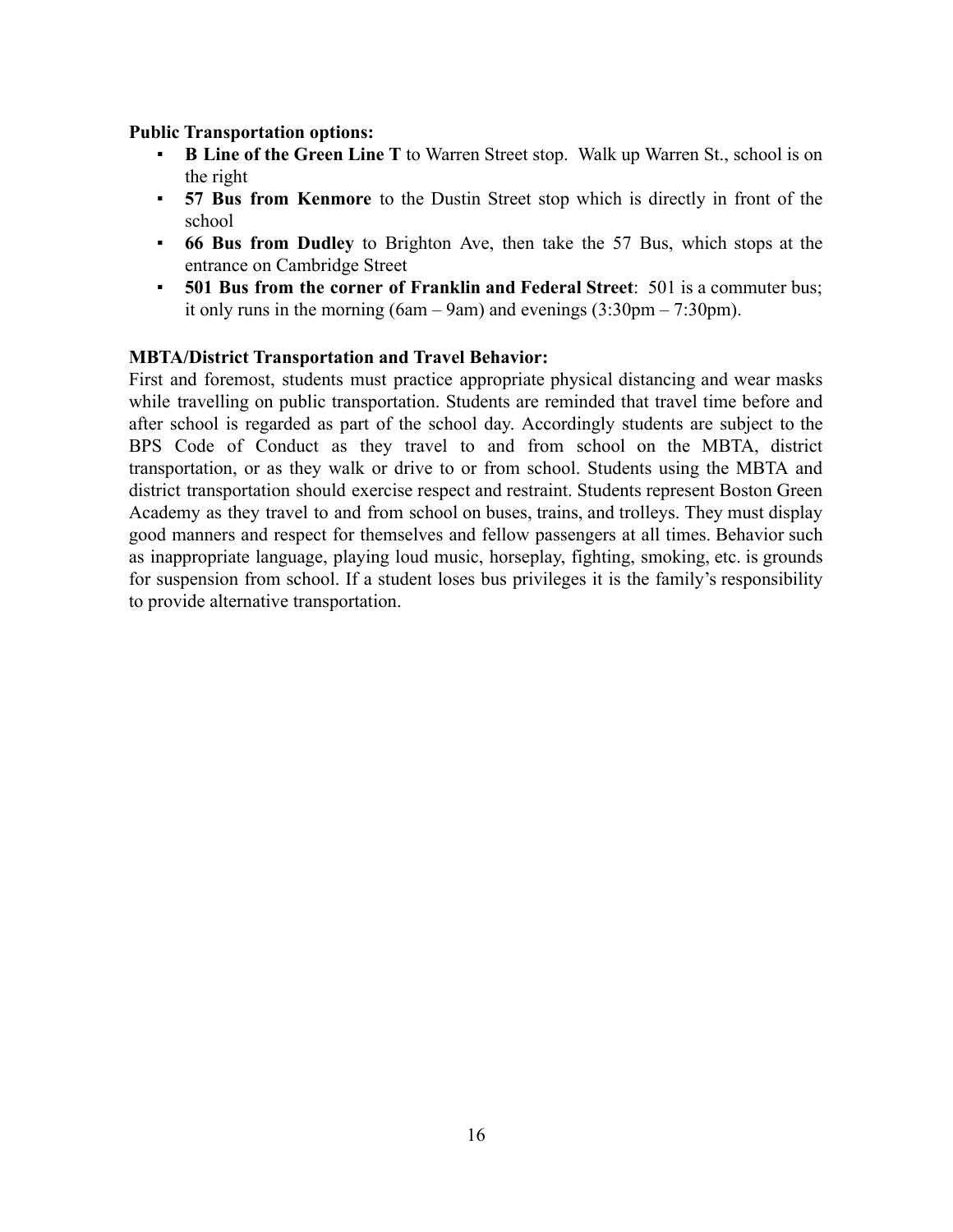# **MIDDLE SCHOOL**

| <b>BGA Middle School</b><br><b>Bell Schedule 2021-2022</b> |                              |  |                 |                                         |
|------------------------------------------------------------|------------------------------|--|-----------------|-----------------------------------------|
| Monday, Tuesday, Thursday, Friday                          |                              |  |                 | Wednesday                               |
| $7:15 - 8:00$                                              | <b>Breakfast Program</b>     |  | $7:15 - 8:00$   | <b>Breakfast Program</b>                |
| $8:00 - 8:56$                                              | $\mathsf{A}$                 |  | $8:00 - 8:35$   | <b>Block 1</b>                          |
| $9:00 - 9:56$                                              | B                            |  | $8:38 - 9:14$   | <b>Block 2</b>                          |
| $10:00 -$<br>10:56                                         | $\mathsf{C}$                 |  | $9:17 - 9:52$   | <b>Block 3</b>                          |
| 11:00 - 11:56                                              | D                            |  | $9:55 - 10:30$  | <b>Block 4</b>                          |
| 12:00 - 12:26                                              | Advisory (8) and Lunch (6/7) |  | $10:33 - 11:30$ | <b>Advisory</b>                         |
| $12:30 -$<br>12:56                                         | Advisory (6/7) and Lunch (8) |  | $11:35 - 12:00$ | Lunch                                   |
| $1:00 - 1:56$                                              | E                            |  | 12:00           | <b>Dismissal</b>                        |
| $2:00 - 3:00$                                              | F                            |  | $12:30 - 3:00$  | <b>Staff PD</b><br><b>Homework Club</b> |

# **Middle School Dress Policy:**

An essential part of Boston Green Academy's mission is to prepare students for college and career. We believe that an important part of this work is to give students guidance and experience in making clothing choices appropriate to time, place and setting. BGA is a caring school, but it is not the same as being at home or in the community. This includes occasions during which we are participating in virtual, distance learning via Zoom conferencing of Google Meet. We believe students need to know and respect those differences. We also believe that students need and deserve times and places to be able to more freely express their culture and identity (within reason and according to BGA's commonsense Dress Code). Therefore we require all students to follow our Student Dress Policy, a thoughtful set of requirements that reflect these values. As decided by the BGA Leadership Team in June 2019, the following policies regarding student dress will be in effect: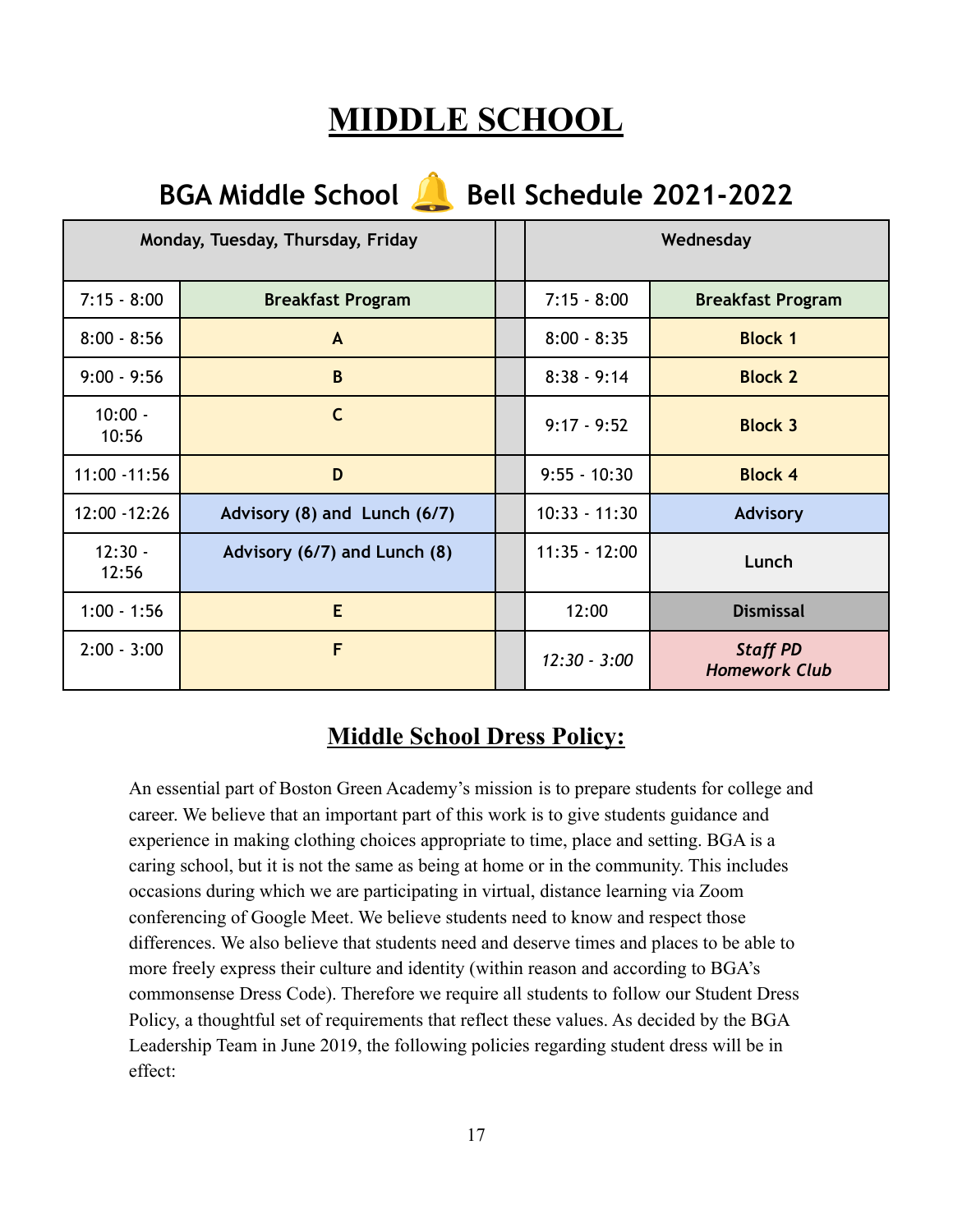## **Clothing:**

● All students are required to wear BGA clothing on Monday-Thursday. BGA clothing is defined as the following:

**6th grade:** all students must wear BGA blue polo shirts and standard pants (khakis preferred, non-ripped jeans are allowed). Students may wear other BGA apparel (purchased from our vendors or from the BGA School Store) over the polo shirt. BGA hoodies may be worn but the hoods may not be raised while in the building.

**7th and 8th grade:** all students must wear BGA apparel (purchased from our vendors or from the BGA School Store) and standard pants (khakis preferred, non-ripped jeans are allowed). BGA hoodies may be worn but the hoods may not be raised.

# **Headgear:**

- **●** Fabric/mesh headgear (caps, do-rags, scarves, wraps, bonnets, sleep wear, etc.) are not allowed at anytime on Monday-Thursday, except for religious reasons. On Friday, headgear is allowed
- Plastic hair accessories (elastics, hair clips, barrettes, headbands, beads) are allowed at any time
- BGA hoodies may be worn but the hoods may not be raised.

# **Friday:**

• BGA students have "dress down" days every Friday where the uniform expectations above are not enforced. However, the "Dress Code" restrictions listed below are still enforced - including rules related to headgear.

# **Dress Code:**

- No exposure of the following: undergarments, bellies, chests, or backs.
- No see-through, low-cut, or revealing clothing.
- No clothing with insulting, distracting, or violent messages, including clothing that endorses drug, alcohol, or cigarette use.
- No strapless shirts or tube tops
- No mini-dresses/skirts
- No sagging pants.
- Leggings are not pants, they are to be worn with a shirt that covers the buttocks.
- All shorts must be at least half way down the thigh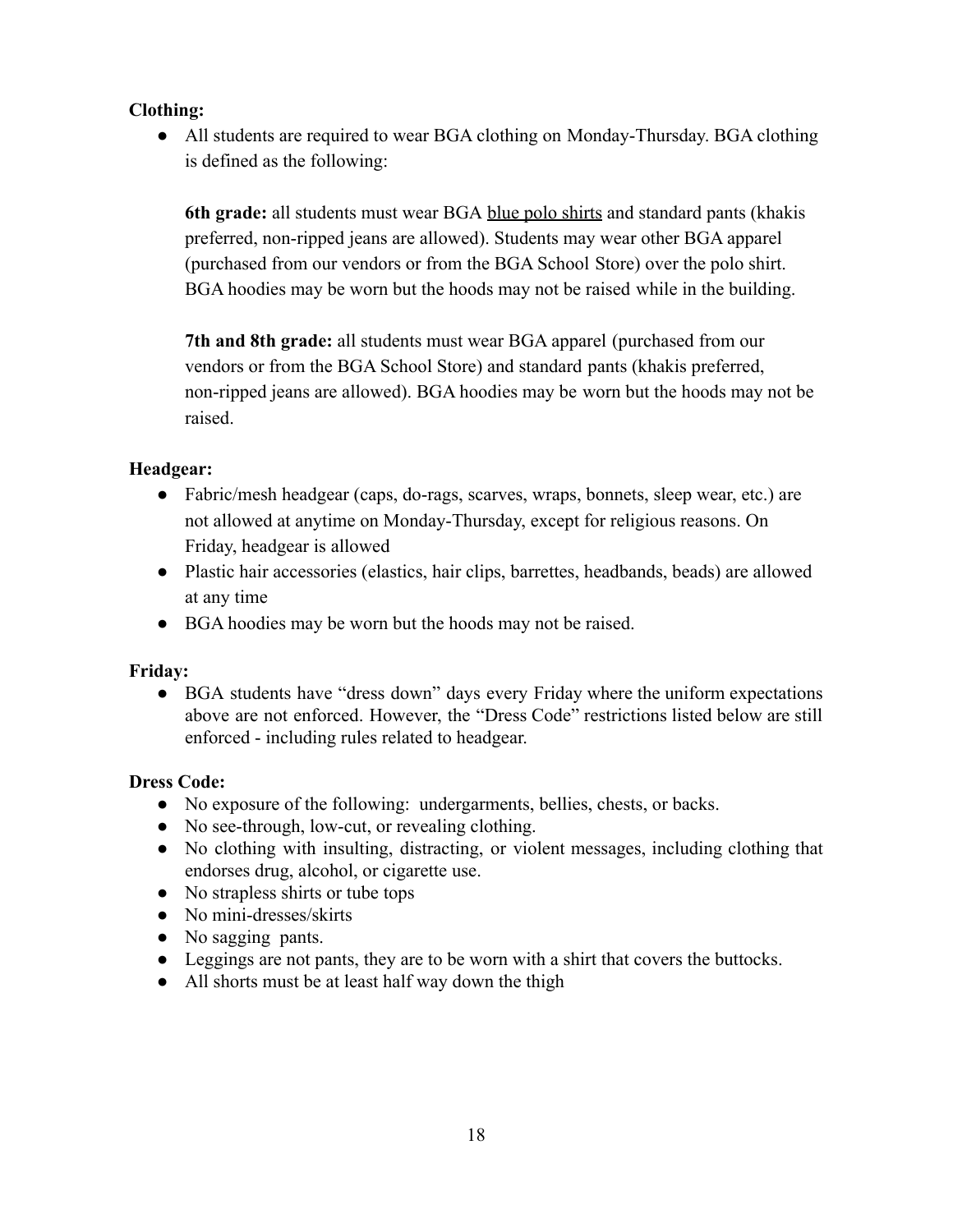# **Academics**

Boston Green Academy is proud to offer a rigorous course schedule that emphasizes the importance of hands-on, student-centered learning experiences. All classes (core and elective) are calculated in the student GPA.

#### **Grade Scale:**

| Grade:        | Percent Range: | <b>GPA Points:</b> |
|---------------|----------------|--------------------|
| $A+$          | $97 - 100$     | 4.3                |
| A             | $93 - 96$      | 4.0                |
| $A-$          | $90 - 92$      | 3.7                |
| $B+$          | $87 - 89$      | 3.3                |
| B             | $83 - 86$      | 3.0                |
| $B-$          | $80 - 82$      | 2.7                |
| $C+$          | $77 - 79$      | 2.3                |
| $\mathcal{C}$ | $73 - 76$      | 2.0                |
| $C-$          | $70 - 72$      | 1.7                |
| $D+$          | $67 - 69$      | 1.3                |
| D             | $63 - 66$      | 1.0                |
| $D-$          | $60 - 62$      | 0.7                |
| $\mathbf{F}$  | $0 - 59$       | 0.0                |

A – Overall rating of Excellent. Student has produced a mixture of proficient and advanced work on all material meeting and/or exceeding standards.

B – Overall rating of Above Average. Student has produced proficient work on all material meeting the standards set forth.

C – Overall rating of Proficient. Student has completed proficient work on the most important objectives, and proficient or partially proficient on others.

D – Overall rating of Needs Improvement. Student has completed proficient work on greater than 60% of the assigned material.

F – Overall rating of Poor. Student has completed proficient worker on fewer than half of the stated objectives.

## **Classroom Routines:**

The following uniform practices can be expected in each class at BGA:

- Common Board/Slide Format
	- o Objective, Do Now, Agenda, Exit Ticket
		- Agenda will include the name of the activity/work product, student work expectations and a timed breakdown of action steps.
- Check for Understanding
- Exit Ticket/Assessment
- Weekly Learning Preview (posted for each week):
	- o Essential question of the week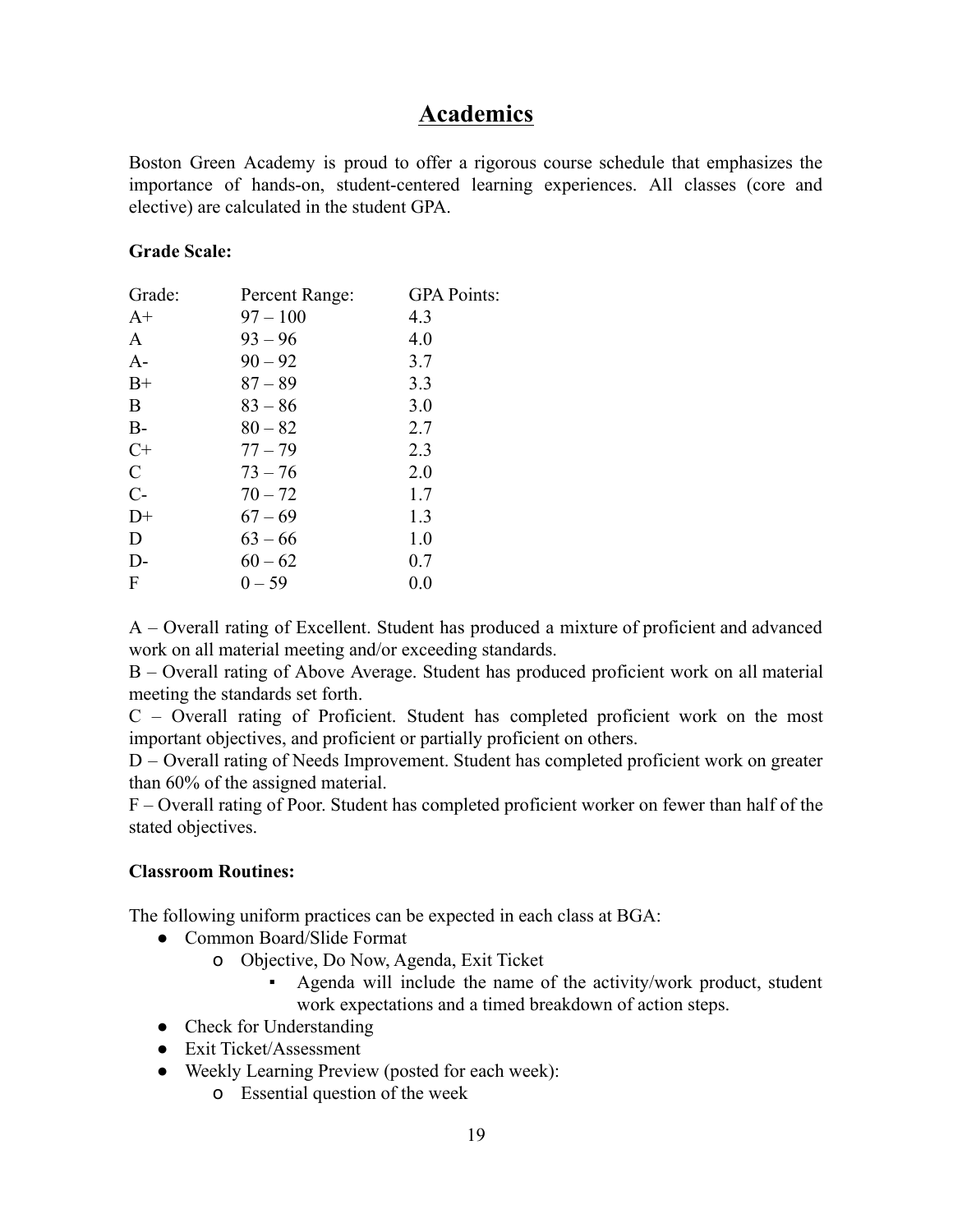- o Vocabulary:
- o Learning & Work statement "This week we will be learning and you will be asked to  $\therefore$
- o Academic Skills:
- o Human Skills (21st century skills)

#### **Promotion Requirements:**

BGA makes every effort for a student in the 6th or 7th grade to be promoted to the next grade level. For a wide variety of reasons, retention is seen as a last resort. However, if a student has not exemplified the requisite skills for the next grade level, has failed multiple classes, and/or has poor attendance, a parent meeting will be scheduled to discuss the possibility of being retained. The final decision on promotion/retention will be made by the school administration.

At the end of term two, the School Counselor will review grades with grade level teams, and notify families of students who are off track. Students may be placed on an academic contract, and be mandated to attend homework club and tutoring for extra academic support. Another family meeting will be required at the end of term 3 to discuss progress.

8th grade students must show that they have the requisite skills necessary to find success in the rigors of high school work in order to be promoted to the 9th grade. Students on IEP should be making adequate progress towards their IEP goals. Summer school may be required if students have failed two or more courses. Failure to attend summer school could result in retention.

# **Conduct**

#### **Green Square:**

Each classroom has a "green square" taped to the wall just outside the door. This is a space used by a teacher and student for a private conversation during class. The most common reason for this occurs in situations where a student is off task and a conversation about classroom expectations is required.

#### **Student Support Team (SST):**

The student support team works with students to enable them to be in the classroom ready to learn - please see above for details.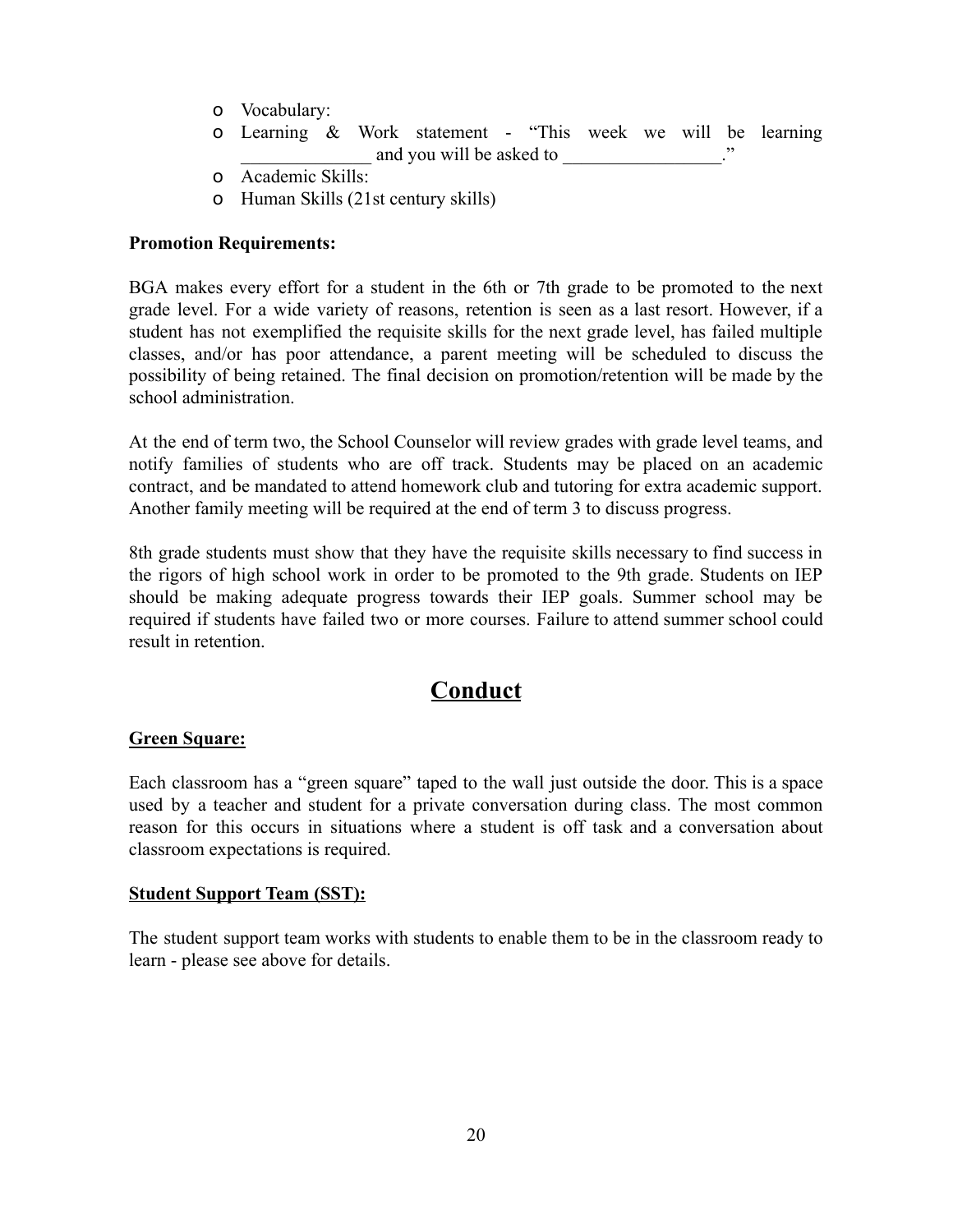# **Athletics**

BGA has an existing partnership with Brighton High School for athletics that will continue for the 2021-2022 school year. This partnership means that BGA students will have the opportunity to participate on the athletic teams offered by Brighton High School. This partnership enables our **student-athletes in grades 7-12** to participate in a wide array of athletic opportunities without the burden of significant lost class time.

This winter season, for both boys and girls basketball, BGA will be the host school for Boston United basketball and cheerleading - a partnership with the Quincy Upper School and the Mary Lyon School.

#### **Team Offerings:**

Fall Season Cheerleading Football Volleyball Soccer (boys and girls)

Winter Season Indoor Track Boys Basketball\* Girls Basketball\*

Spring Season Outdoor Track Baseball Softball \* *BGA team*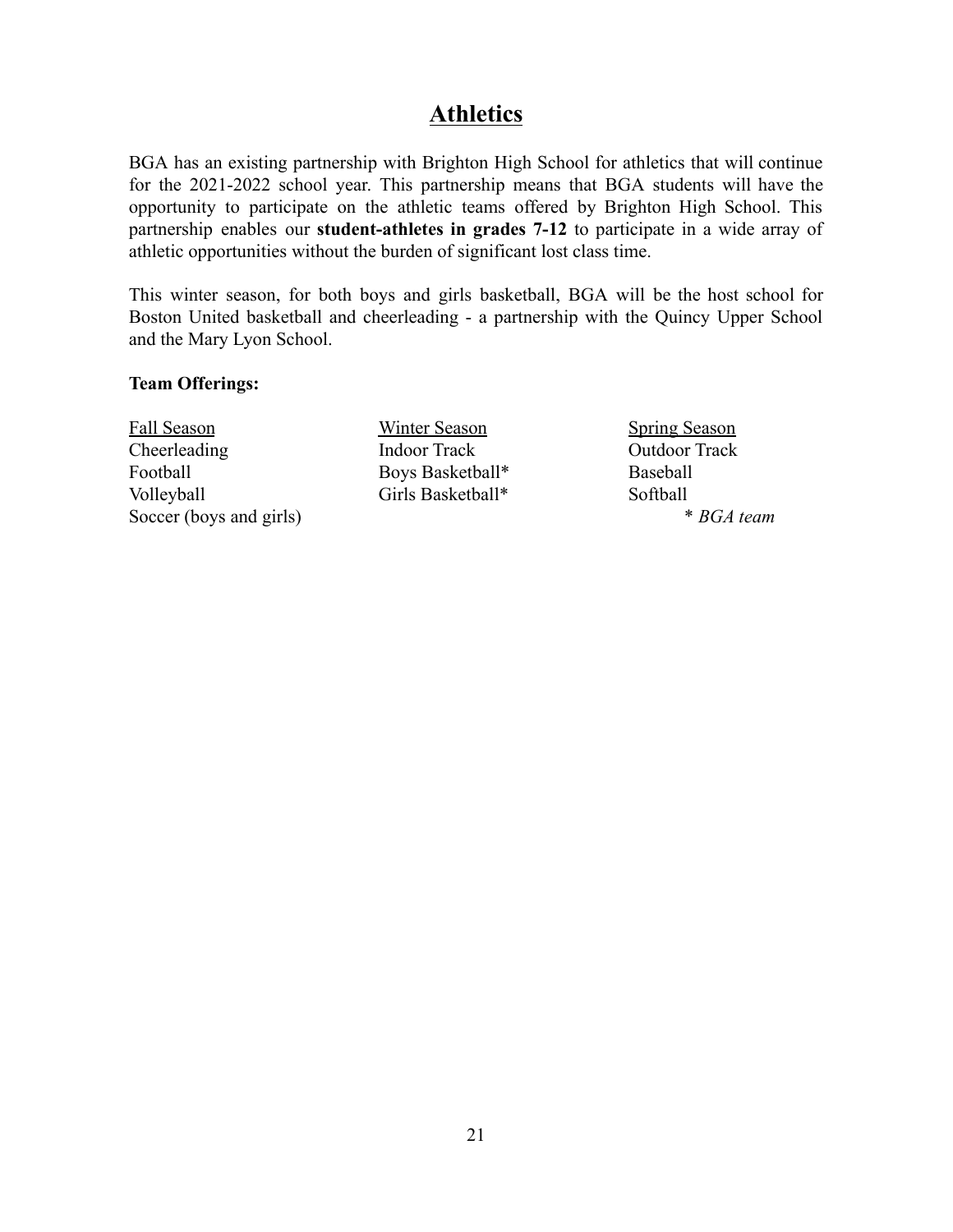# **HIGH SCHOOL**

| <b>Bell Schedule</b><br><b>BGA High School</b> |                                            |                 |                                   |                 |                             |
|------------------------------------------------|--------------------------------------------|-----------------|-----------------------------------|-----------------|-----------------------------|
| Monday, Tuesday, Thursday, Friday              |                                            |                 |                                   | Wednesday       |                             |
|                                                | <b>GRADES</b><br><b>9 and 10</b>           |                 | <b>GRADES</b><br><b>11 and 12</b> |                 | <b>GRADES 9 -12</b>         |
| $7:15 - 8:00$                                  | <b>Breakfast (Optional)</b>                | $7:15 - 8:00$   | <b>Breakfast (Optional)</b>       | $7:15 - 8:00$   | <b>Breakfast (Optional)</b> |
| $8:00 - 8:56$                                  | A                                          | $8:00 - 8:56$   | $\mathbf{A}$                      |                 |                             |
| $9:00 - 9:56$                                  | B                                          | $9:00 - 9:56$   | B                                 | $8:00 - 8:56$   | A or D                      |
| $10:00 -$<br>10:56                             | $\mathsf{C}$                               | $10:00 - 10:56$ | $\mathsf{C}$                      | $9:00 - 9:56$   | <b>B</b> or E               |
| $11:00 -$<br>11:26                             | <b>WIN Tu/Fr</b><br><b>Advisory Mon/Th</b> | $11:00 - 11:26$ | Lunch                             |                 |                             |
| 11:30<br>$-11:56$                              | Lunch                                      | $11:30 - 11:56$ | <b>Advisory</b>                   | 10:00 - 10:56   | C or F                      |
| 12:00<br>$-12:56$                              | D                                          | $12:00 - 12:56$ | D                                 |                 |                             |
| $1:00 - 1:56$                                  | E                                          | $1:00 - 1:56$   | E                                 | $11:00 - 12:00$ | <b>Advisory</b>             |
| $2:00 - 3:00$                                  | F                                          | $2:00 - 3:00$   | F                                 | $12:00 - 12:30$ | Dismissal or<br>Lunch (Opt) |

# **High School Dress Policy:**

An essential part of Boston Green Academy's mission is to prepare students for college and career. We believe that an important part of this work is to give students guidance and experience in making clothing choices appropriate to time, place and setting. This includes when we are conducting remote learning via Zoom conferencing or Google Meet. BGA is a caring school, but it is not the same as being at home or in the community. We believe students need to know and respect those differences. We also believe that students need and deserve times and places to be able to more freely express their culture and identity (within reason and according to BGA's commonsense Dress Code). Therefore we require all students to following our Student Dress Policy, a thoughtful set of requirements that reflect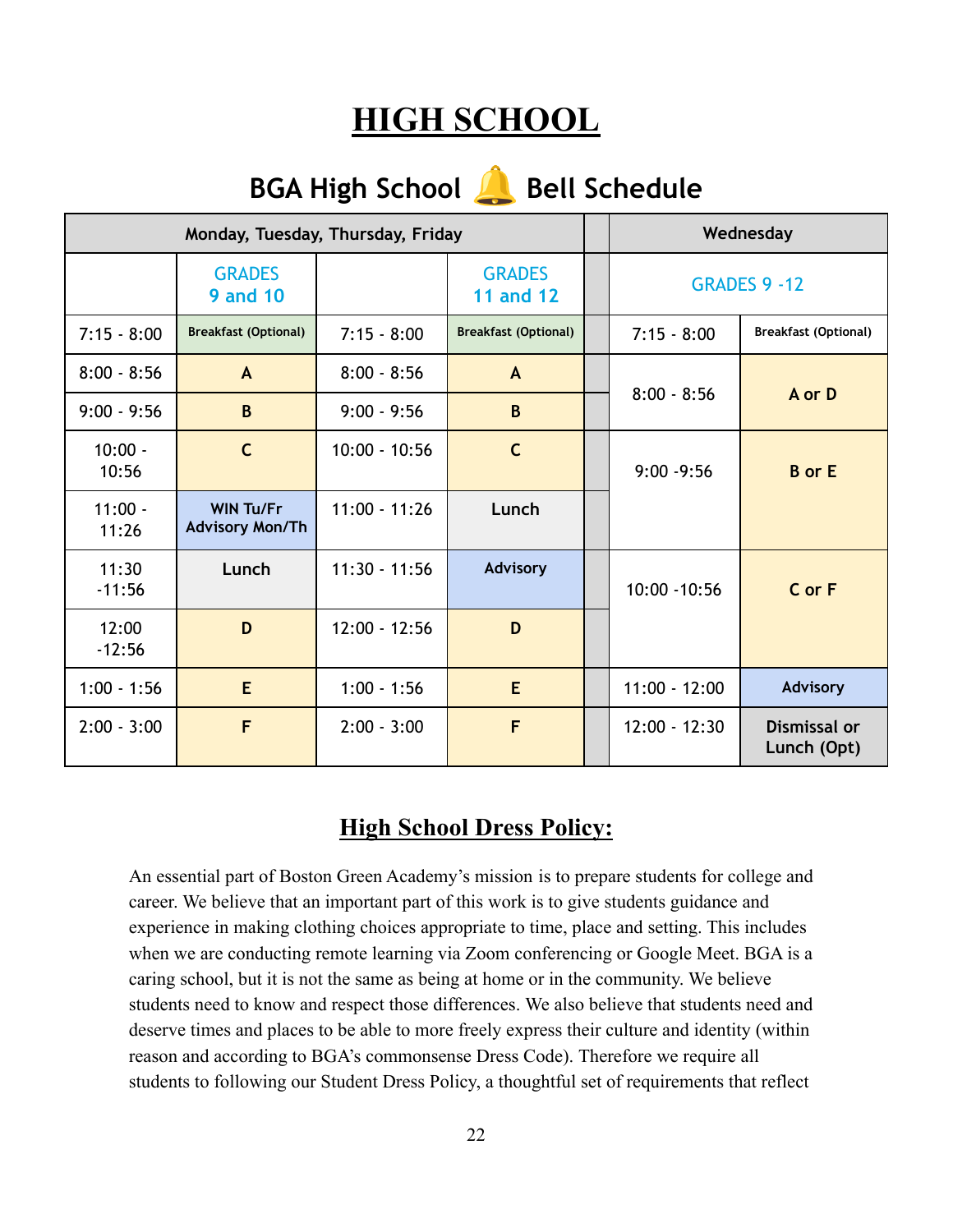these values. As decided by the BGA Leadership Team in June 2019, the following policies regarding student dress will be in effect:

# **Clothing:**

● BGA high school students may choose their own attire so long as it conforms to the BGA Dress Code as outlined in the BGA Student Handbook. All students are strongly encouraged to wear BGA clothing any day of the week. BGA clothing is available from our vendor or through the BGA School Store. Hoodies may be worn but the hoods may not be raised.

# **Headgear:**

- **●** Fabric/mesh headgear (caps, do-rags, scarves, wraps, bonnets, sleep wear, etc.) are not allowed at anytime on Monday-Thursday, except for religious reasons. On Friday, headgear is allowed
- Plastic hair accessories (elastics, hair clips, barrettes, headbands, beads) are allowed at any time

# **Dress Code:**

- No exposure of the following: undergarments, bellies, chests, or backs.
- No see-through, low-cut, or revealing clothing.
- No clothing with insulting, distracting, or violent messages, including clothing that endorses drug, alcohol, or cigarette use.
- No strapless shirts or tube tops
- No mini-dresses/skirts
- No sagging pants.
- Leggings are not pants, they are to be worn with a shirt that covers the buttocks.
- All shorts must be at least half way down the thigh

# **Academics**

Boston Green Academy is proud to offer a rigorous course schedule that emphasizes the importance of hands-on, student-centered learning experiences. All classes (core and elective) are calculated in the student GPA.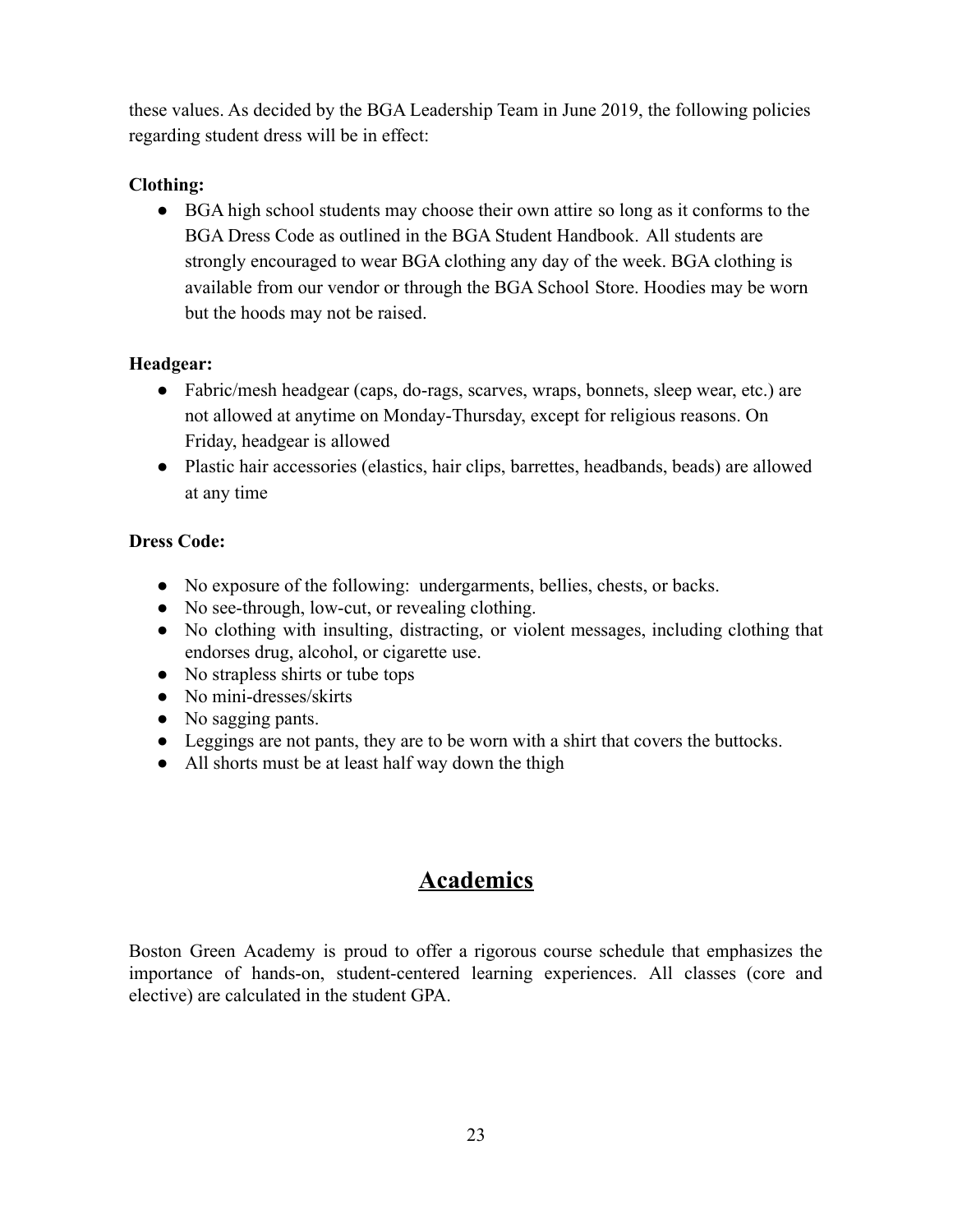## **Grade Scale:**

| Grade:        | Percent Range: | <b>GPA Points:</b> | AP GPA Points: |
|---------------|----------------|--------------------|----------------|
| $A+$          | $97 - 100$     | 4.3                | 5.3            |
| $\mathbf{A}$  | $93 - 96$      | 4.0                | 5.0            |
| $A-$          | $90 - 92$      | 3.7                | 4.7            |
| $B+$          | $87 - 89$      | 3.3                | 4.3            |
| B             | $83 - 86$      | 3.0                | 4.0            |
| $B-$          | $80 - 82$      | 2.7                | 3.7            |
| $C+$          | $77 - 79$      | 2.3                | 3.3            |
| $\mathcal{C}$ | $73 - 76$      | 2.0                | 3.0            |
| $C-$          | $70 - 72$      | 1.7                | 2.7            |
| $D+$          | $67 - 69$      | 1.3                | 2.3            |
| D             | $63 - 66$      | 1.0                | 2.0            |
| $D-$          | $60 - 62$      | 0.7                | 1.7            |
| F             | $0 - 59$       | 0.0                | 0.0            |

A – Overall rating of Excellent. Student has produced a mixture of proficient and advanced work on all material meeting and/or exceeding standards.

B – Overall rating of Above Average. Student has produced proficient work on all material meeting the standards set forth.

C – Overall rating of Proficient. Student has completed proficient work on the most important objectives, and proficient or partially proficient on others.

D – Overall rating of Needs Improvement. Student has completed proficient work on greater than 60% of the assigned material.

F – Overall rating of Poor. Student has completed proficient worker on fewer than half of the stated objectives.

## **Classroom Routines:**

The following uniform practices can be expected in each class at BGA:

- Common Board/Slide Format
	- o Objective, Do Now, Agenda, Exit Ticket
		- Agenda will include the name of the activity/work product, student work expectations and a timed breakdown of action steps.
- Check for Understanding
- Exit Ticket/Assessment
- Weekly Learning Preview (posted for each week):
	- o Essential question of the week
	- o Vocabulary:
	- o Learning & Work statement "This week we will be learning and you will be asked to \_\_\_\_\_\_\_\_\_\_\_\_\_\_\_."
	- o Academic Skills:
	- o Human Skills (21st century skills)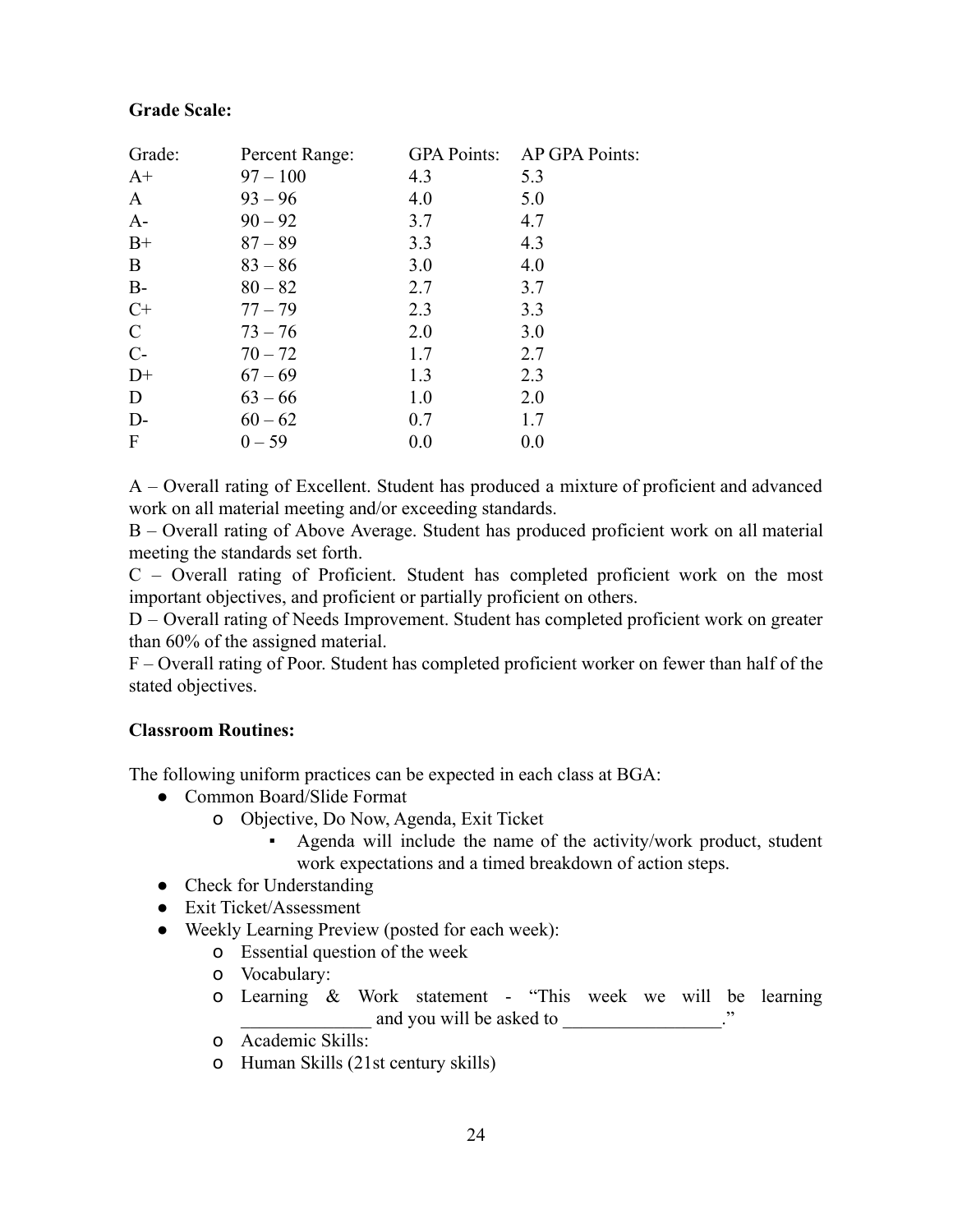#### **Promotion/Retention Policy:**

Promotion/Retention decisions at the high school level (grades 9-11) are made based primarily upon the student's progress towards completing the BPS and BGA graduation requirements. Efforts are made to move students forward, but if the student falls too far off track, and is in need of making up an entire year's worth of academic courses as of the start of the school year, he/she will be retained in their grade level.

If a Core course(s) (those required for graduation) is failed, it must be made up in BPS summer review.

To be considered a senior, the student must have earned at least 10 credits in courses required for graduation. A student falling short of this will repeat the year as a junior.

#### **Graduation Requirements:**

The following graduation requirements apply to the Class of 2021:

#### **In order to graduate, all students must pass**

| 4 Core English Language Arts<br>$\bullet$<br>FLIT <sub>9</sub><br>$\Omega$<br>FLIT <sub>10</sub><br>$\Omega$<br>FLIT 11 OR AP Language<br>$\mathbf{O}$<br>FLIT 12 OR AP Literature<br>$\Omega$<br>4 Core Math<br>$\bullet$<br>Algebra (Integrated Math I)<br>$\Omega$<br>Geometry (Integrated Math II)<br>$\mathbf{O}$<br>Advanced Algebra<br>$\mathbf{O}$<br>Pre-Calculus or AP Calculus<br>$\Omega$ |
|-------------------------------------------------------------------------------------------------------------------------------------------------------------------------------------------------------------------------------------------------------------------------------------------------------------------------------------------------------------------------------------------------------|
|                                                                                                                                                                                                                                                                                                                                                                                                       |
| *Can be waived for ESL/Special Education students<br>on a case-by-case basis.                                                                                                                                                                                                                                                                                                                         |
|                                                                                                                                                                                                                                                                                                                                                                                                       |

Students must be scheduled for a core course their senior year even if they have met the graduation requirements by the end of junior year.

| Additionally, all students are required to be<br>scheduled for, and successfully complete the | Other graduation requirements:  |
|-----------------------------------------------------------------------------------------------|---------------------------------|
| following courses between grades 9-12:                                                        | Junior Review                   |
| 2 Electives                                                                                   | Senior Internship               |
| • 1 Physical Education                                                                        | Community Service – 40 hours    |
| 4 Advisory                                                                                    | Pass Science, ELA and Math MCAS |
| • 2 High School Career Development                                                            |                                 |

*For the class of 2022 and beyond, BGA reserves the right to add to this list.*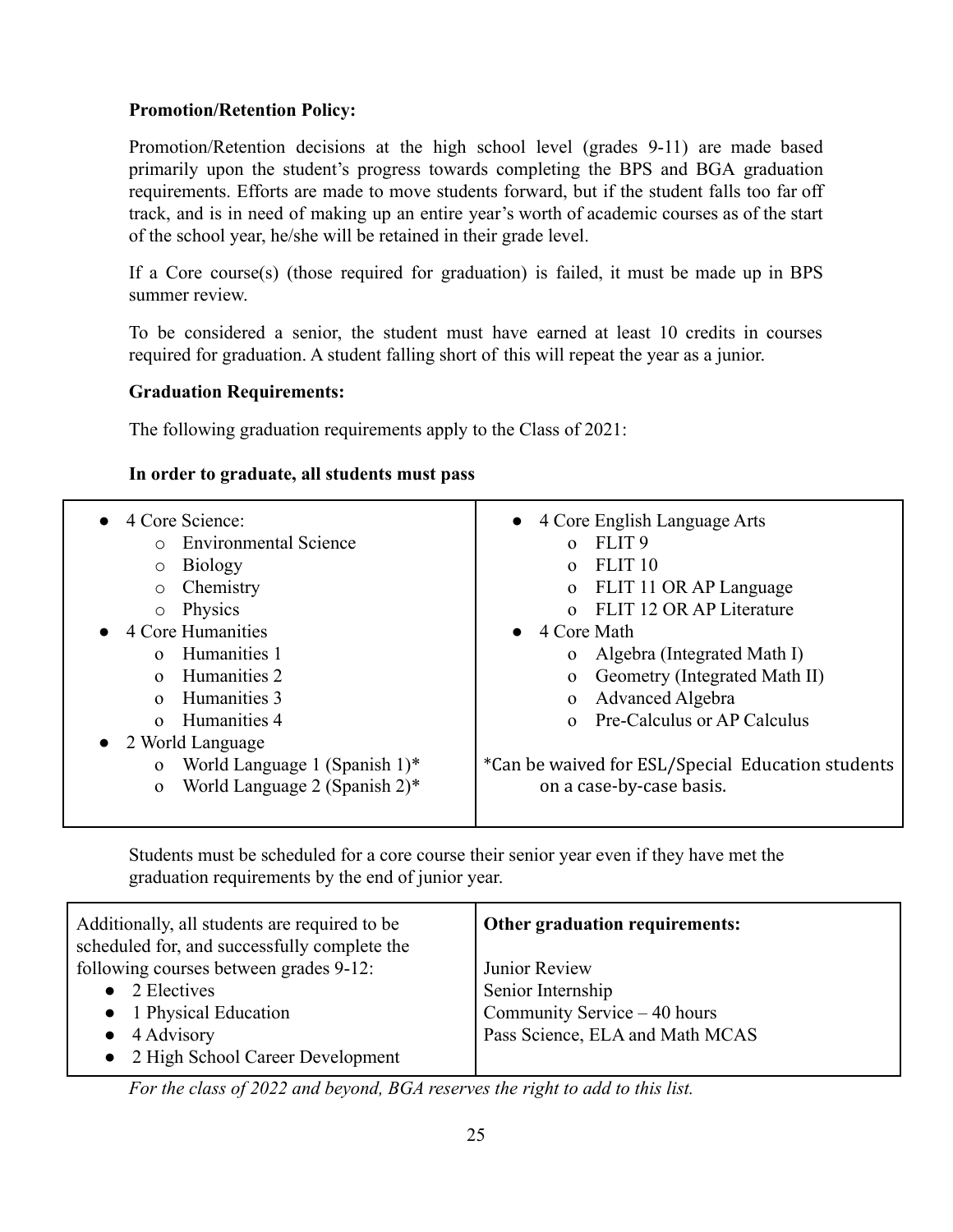#### **Graduation Ceremony Policy:**

Graduation from high school is a very important and special occasion. Boston Green Academy honors our graduates with formal ceremonies during which we present diplomas, scholarships, and other recognitions. Only those students who have met all BGA high school promotion requirements and met the state's Competency Determination requirements for ELA, math, and science & technology/engineering MCAS tests may participate in high school graduation exercises and receive a diploma.

Students who have not met graduation requirements may not participate in the graduation ceremony in any way. This includes not meeting internship, community service or portfolio requirements.

There are two exceptions to this policy:

- 1. Special education students with significant disabilities who are 22 years old and exiting high school based on their age and attainment of IEP goals will receive a **Certificate of Achievement** and are permitted to participate.
- 2. Other students who meet all of the requirements below may participate:

a. Student has no more than nine unexcused absences in the current school year (95% attendance)

b. Student has taken the MCAS exam at least three times in each subject which the student didn't pass, and has submitted at least two appeals (cohort and portfolio)

c. Student has met all BGA graduation requirements and is both a student in good academic standing and a student without significant incidents of misconduct.

#### **Course Offerings:**

Please see the "Course Offerings" document which is under construction and soon to be posted on the BGA website.

#### **Homework:**

Students are responsible for writing down assignments and turning them in by the established deadlines. Agendas will be provided to all students to assist in tracking assignments. Homework is an important part of the grading criteria for each marking term.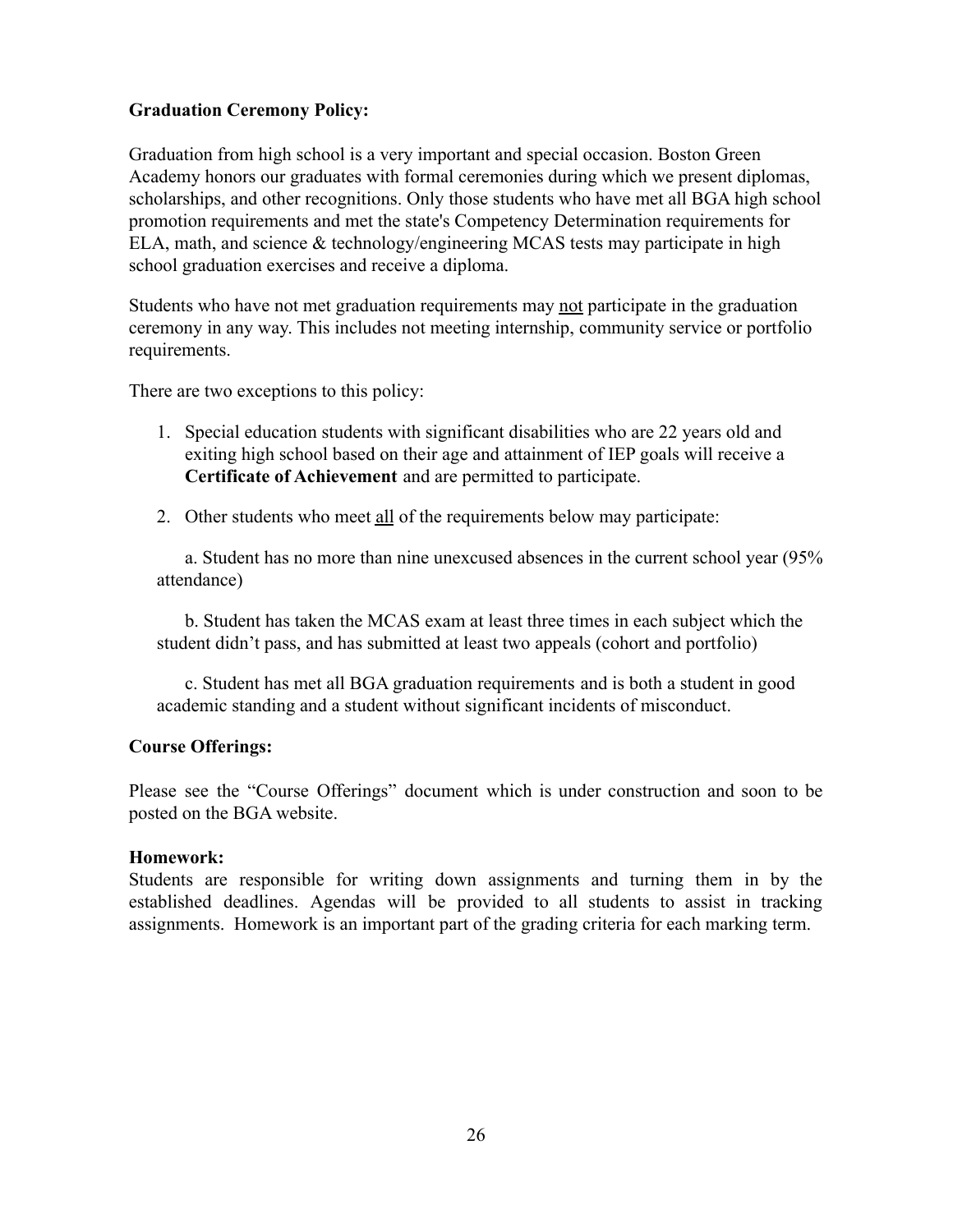# **Athletics**

All athletic participation will be based on guidance from the MIAA and DESE in relation to the COVID-19 pandemic. This means that certain sports will be limited to practices only or potentially not run at all. BGA has an existing partnership with Brighton High School for athletics that will continue for the 2021-2022 school year. This partnership means that BGA students will have the opportunity to participate on the athletic teams offered by Brighton High School. This partnership enables our student-athletes to participate in a wide array of athletic opportunities without the burden of significant lost class time.

This winter season, for both boys and girls basketball, BGA will be the host school for Boston United basketball and cheerleading - a partnership with the Quincy Upper School and the Mary Lyon School.

#### **Team Offerings:**

Fall Season Cheerleading Football Volleyball Soccer (boys and girls)

\* BGA teams

Winter Season Indoor Track Boys Basketball\* Girls Basketball\*

Spring Season Outdoor Track Baseball Softball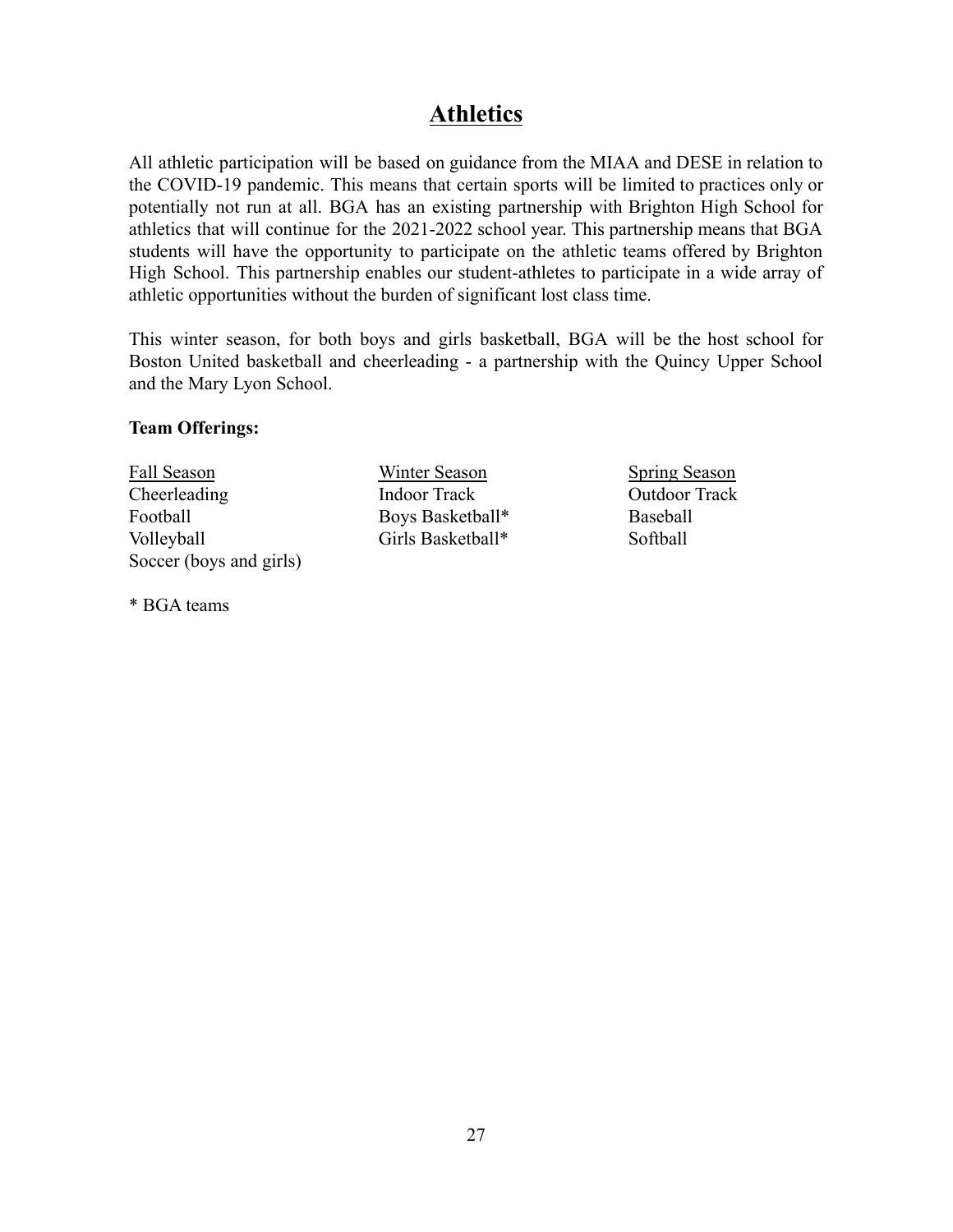# **Career Technical Education ("CTE")**

#### **Admission Requirements:**

Boston Green Academy (BGA) admits students and makes available to them its advantages, privileges and courses of study without regard to race, color, sex, religion or creed, national origin, sexual orientation or disability.

BGA has a published admission policy for our Chapter 74 Environmental Science & Technology program that is made available to all applicants and parent(s)/guardian(s) as part of the admission process. The policy gives the admission criteria, as well as a description of the entire admission process.

This application form must be completed and submitted to the BGA High School Guidance Office by the date specified in the BGA school calendar. In addition to this application form, the applicant's current guidance counselor will submit transcripts of the criteria that will be used for admission that includes the applicant's grades, attendance record and discipline/conduct record. For fall admission, this would be terms 1 & 2 of the current school year and terms 1-4 of the previous school year. In addition to grades, attendance and discipline/conduct, the current guidance counselor's recommendation on a form provided by BGA will be used. A fifth criteria consisting of an interview with the applicant will also be used.

## **Programs/Courses:**

## **9th Grade:**

**Introduction to Environmental Science:** By the end of this course, students will have a better appreciation of the importance and beauty of Nature. They will be able to describe the basic natural cycles that sustain life. They will understand the environmental problems that we are facing in the areas of energy, water, climate, soils and biodiversity as well as sustainable solutions to those problems. Students will participate in a series of project based learning opportunities to develop their understanding of Environmental Science and help them become aware of job opportunities in this very broad field of study.

Students in the Environmental Science CTE (Career and Technical Education) track will take this class designed to help them develop an appreciation for the interconnected nature of the biosphere. In this laboratory and field experiment based class, students will study the physical processes that create different biomes and use wildlife sampling techniques to understand how we measure populations.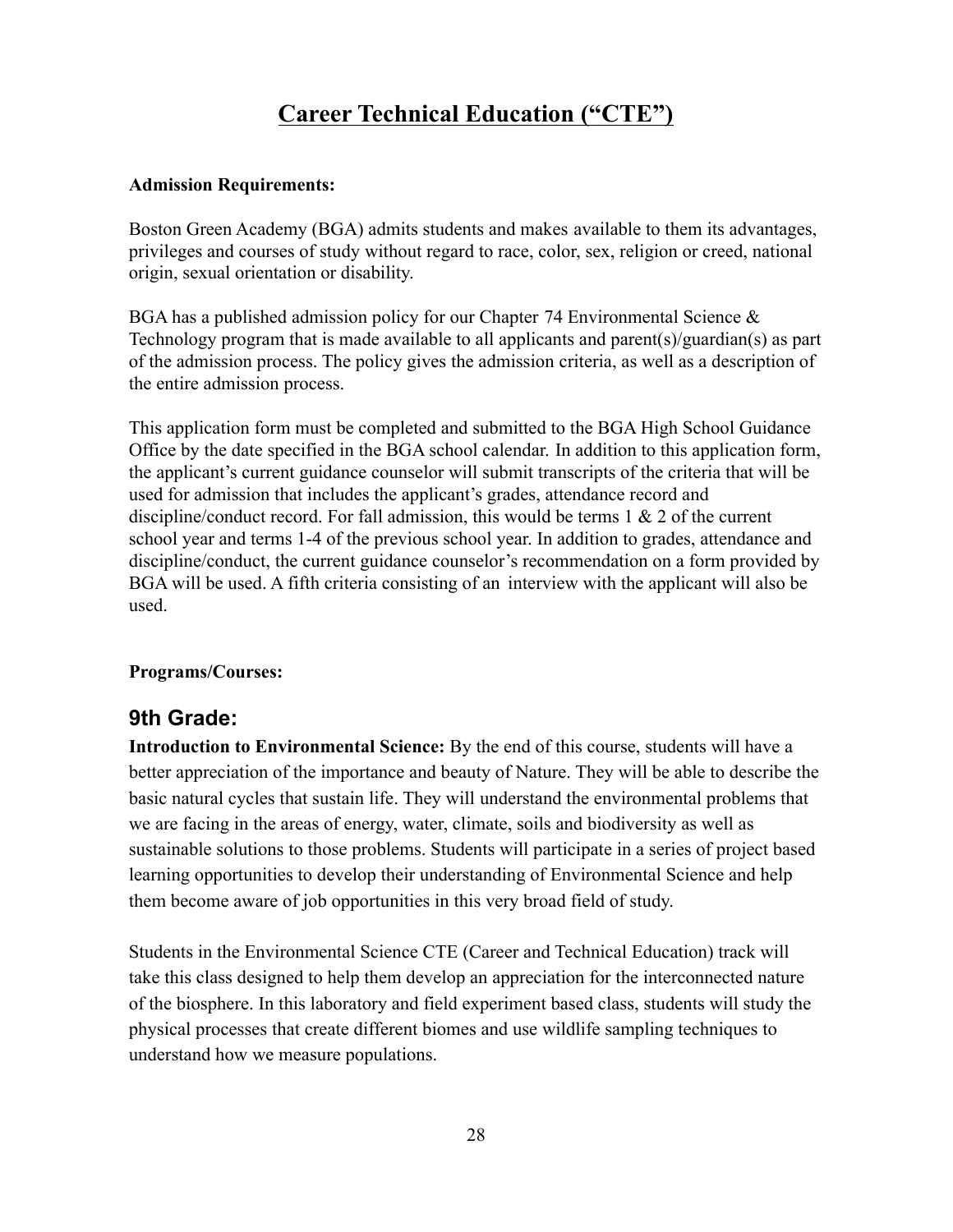Students in the Environmental Science CTE track will take this course helping them to understand that the world runs on energy. Every plant, animal and person depends on energy. We need energy to power our homes, schools, businesses, transportation systems and farms. This course will cover the energy sources we currently use as well as their impacts on the environment. We will look at more sustainable alternatives and examine how our society can make the transition to a clean energy economy. Students will get a hands on introduction to the basics of photovoltaic systems, bio-fuels, solar thermal systems and wind power. Students will undergo an audit of their family's energy use and examine ways they can reduce their family's eco-footprint. Career opportunities in the energy field will be explored.

## **10th Grade:**

**Entrepreneurship and The Environment:** Students in the Environmental Science CTE cohort will take this course designed to encourage a positive attitude and concern regarding natural resources and our environment. Students will examine the sustainability of the food system. Students will also explore how entrepreneurship plays a role in developing the food systems of the future. By creating a business that asks them to develop a branding strategy, complete market research, identify target customers and develop competitive pricing strategies, students will engage in the fundamentals of developing a business. Students will also study financial literacy skills to enable them to effectively manage the business's finances. In order to safely manage the work space, students will earn their OSHA 10 certification. Students will be in charge of managing all aspects of the farm business, from seed to plate.

## **11th Grade:**

**11th Grade: LEED Curriculum:** This course gives students a thorough understanding of green building principles and LEED requirements to prepare them for taking the LEED Green Associate™ Exam and becoming a LEED Green Associate professional. LEED, or Leadership in Energy & Environmental Design, is a green building certification program from the U.S. Green Building Council® (USGBC®).

As the field of green building undergoes explosive growth, this course helps prepare students to enter a workforce with sought-after skills and experience. And because LEED is a global green building rating system, students with LEED credentials have skills that are in demand internationally.

In this course, students delve into what sustainability means to them personally and to the built environment. With hands-on activities and group projects, students examine practical aspects of green building, such as net-zero energy, sustainably sourced materials, and healthy air quality; and they practice designing green building components, such as sustainable landscapes and efficient water systems. Whether students who take this course